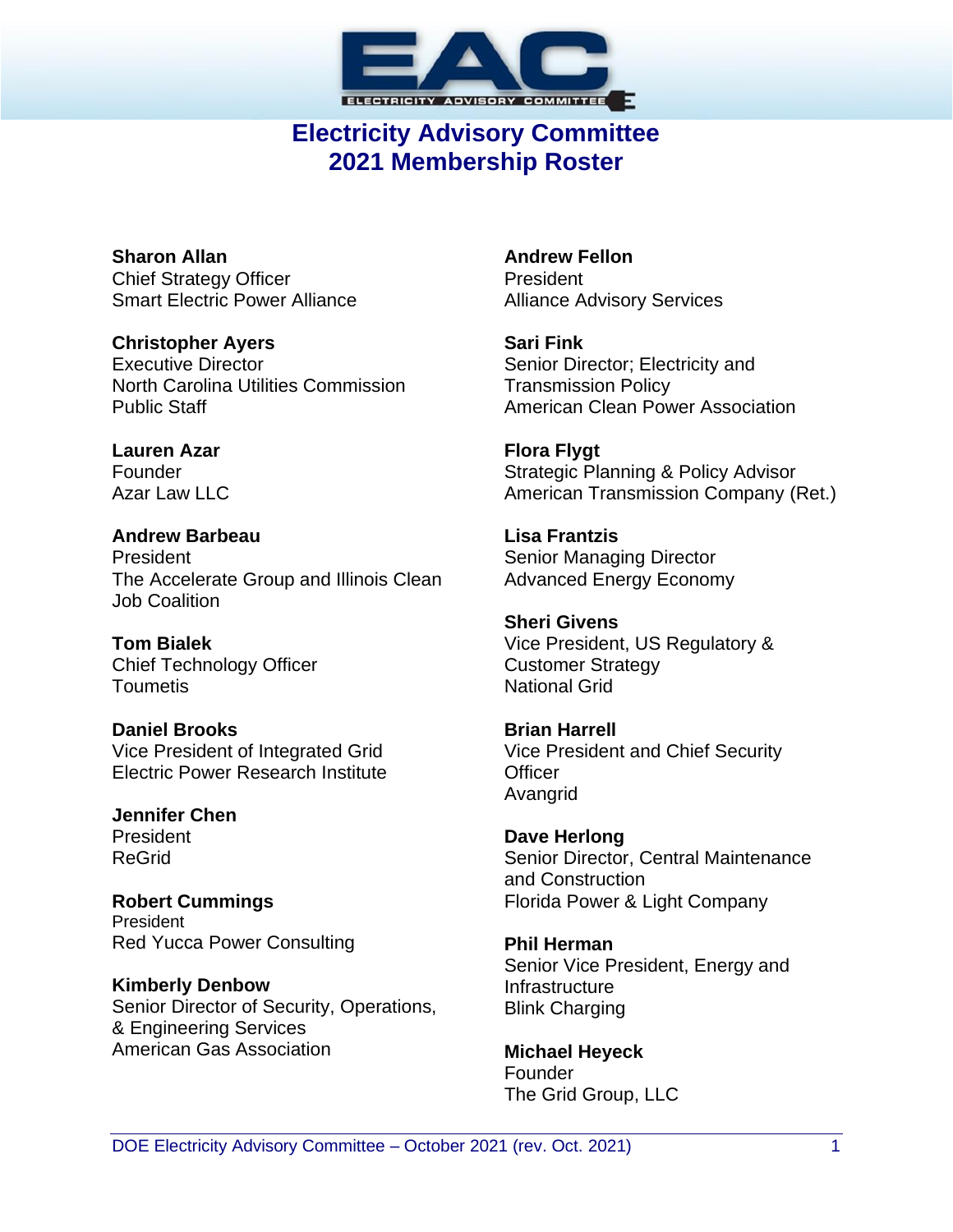

**Mario Hurtado** Chief Regulatory Officer Luma Energy, LLC

**Lola Infante** Executive Director, Government and External Affairs Electric Power Research Institute

**Lynne Kiesling** Research Professor, College of Engineering, Design and Computing University of Colorado – Denver

**Clay Koplin** CEO Cordova Electric Cooperative

**Robert M. Lee** CEO Dragos

**Brian Lipscomb** CEO Energy Keepers

**Nicole Lowen** Member Hawai'i House of Representatives

**Monica Martinez** Owner and Principal Ruben Strategy Group LLC

**Jessica Matthews** Founder and CEO Uncharted Power, Inc.

**Samara Moore** Security Assurance Senior Manager and Global Energy Specialist Amazon Web Services

**Jay Morrison** Chief Legal Officer ElectriCities of NC

**Richard Mroz** Managing Director Resolute Strategies, LLC

**Don Parsons** Member Georgia House of Representatives

**Delia Patterson** Senior Vice President of Advocacy and Communications and General Counsel American Public Power Association

**Darlene Phillips** Executive Director, Operations Engineering Support PJM Interconnection LLC

**Wanda Reder** President and CEO Grid-X Partners, LLC

**Paul Stockton** President Paul N. Stockton LLC

**Ramya Swaminathan** CEO Malta, Inc.

**Tom Weaver** Manager, Distribution Systems Planning American Electric Power Company Inc. (Ret.)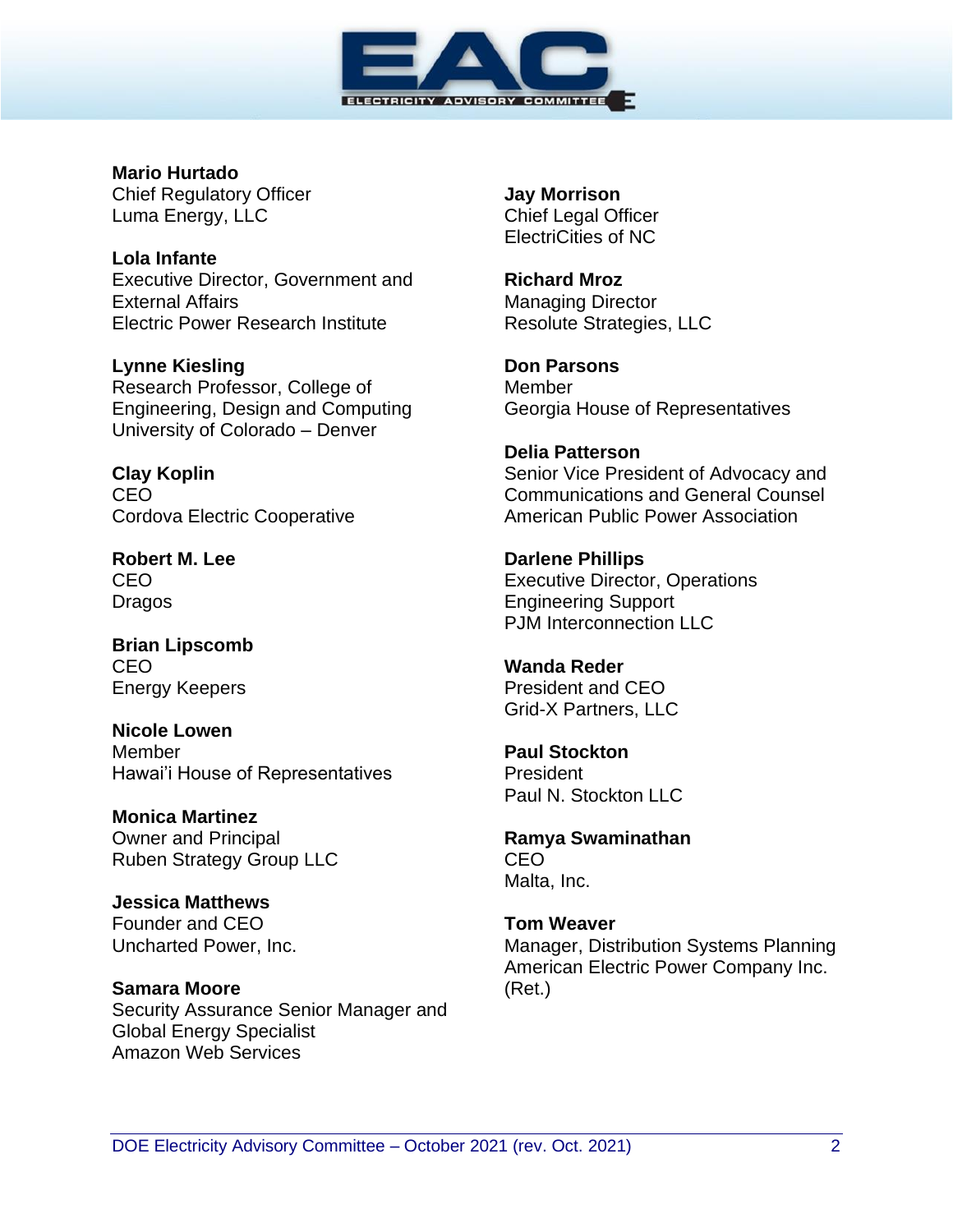



# **Sharon Allan Chief Strategy Officer, Smart Electric Power Alliance**

#### **PROFESSIONAL EXPERIENCE**

- Chief Innovation Officer, Smart Electric Power Alliance, April 2017–present
- CEO, Smart Grid Interoperability Panel, November 2014–April 2017
- Advisor to Enertech Venture Capital, February 2013–present
- Managing Director/Partner, Accenture, May 2009–January 2013
- President, Elster Integrated Solutions, October 2006–May 2009
- President, AMCO, January–Oct 2006 (AMCO rolled into Elster)
- Chief Knowledge Officer, Elster/ABB, November 1997–January 2006
- Senior Manager, IBM, June 1989–November 1997

#### **ENERGY OR ENERGY MANAGEMENT EXPERIENCE**

- **First in industry to speak on AMI mesh networks and commercialize an AMI mesh network.**
- At ABB, developed one of the first meter data management (MDM) systems for the market and led a team that contributed to the creation of VEE (validation, estimation, and editing) rules in California. This paved the way for AMI across the United States.
- **EXECT** Have been an expert witness and testified on AMI before FERC and states.
- Commercialized over 40 offerings in the sector through work at ABB, Elster, Accenture, and Enertech.
- **•** In summary, experience expands 20-plus years of bringing together groups to assist in driving transformation in the industry in areas undergoing change and to commercialize technology solutions to aid in that transformation.

#### **AFFILIATIONS AND AWARDS**

- **Senior Member, IEEE**
- 50 Key Women in Energy
- Named one of Smart Grid's Three Most Powerful Women, Smart Grid News

- M.B.A., Duke University Fuqua School of Business
- B.S., Electrical Engineering, University of Florida, Gainesville
- **Graduate courses in Electrical Engineering (Control and Communications), University of** South Carolina, Columbia
- **Graduate courses in Electrical Engineering, North Carolina State, Raleigh**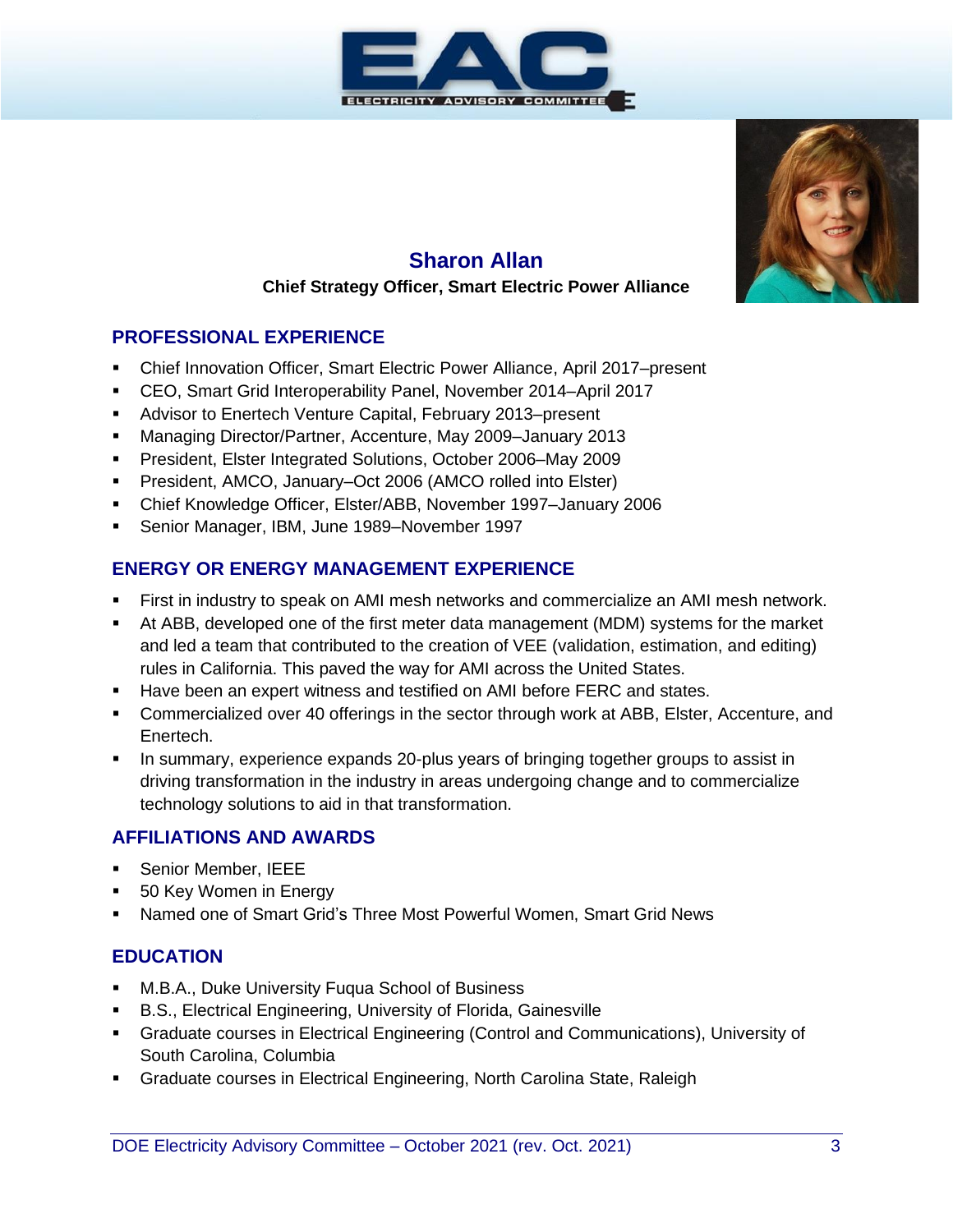



# **Christopher Ayers**

#### **Executive Director, North Carolina Utilities Commission Public Staff**

#### **PROFESSIONAL EXPERIENCE**

- Executive Director, North Carolina Utilities Commission Public Staff
- **Partner, Land Use, Utilities, Government, Environment and Real Estate Practice Group,** Poyner Spruill, LLP
- **EXEDENT Associate Attorney, Regulated Industry and Governmental Relations Practice Group,** Hunton & Williams, LLP

#### **ENERGY OR ENERGY MANAGEMENT EXPERIENCE**

- Appointed July 2013 to serve a six-year term as Executive Director of the Public Staff, an independent state agency that represents the using and consuming public in all matters before the Utilities Commission. Responsible for developing and implementing Public Staff policies and procedures; overseeing the investigation of filed cases and prosecution of the Public Staff's legal positions in proceedings before the Utilities Commission; leading negotiations with parties in Utilities Commission dockets; interfacing with the General Assembly, Governor's Office, state and federal agencies, and the media regarding utilities matters; and managing the Public Staff's personnel and budget.
- Mr. Ayers' legal practice focused on the representation of electric, water and wastewater public utilities regulated by the Utilities Commission. Practice areas also included environmental, zoning and land use, real estate, regulatory compliance and appellate law. He appeared on behalf of clients before the North Carolina Department of Environment and Natural Resources, Office of Administrative Hearings, local zoning boards and commissions, and North Carolina state and federal courts.

#### **AFFILIATIONS AND AWARDS**

- Board of Directors, State Employees Credit Union Executive Committee, National Association of State Utility Consumer Advocates
- **Executive Committee, Consumer Advocates of the PJM States, Inc.**
- Commissioner, North Carolina Environmental Management Commission, Raleigh

- J.D. (with honors), University of North Carolina School of Law, Chapel Hill
- A.B., Political Science and Sociology, Duke University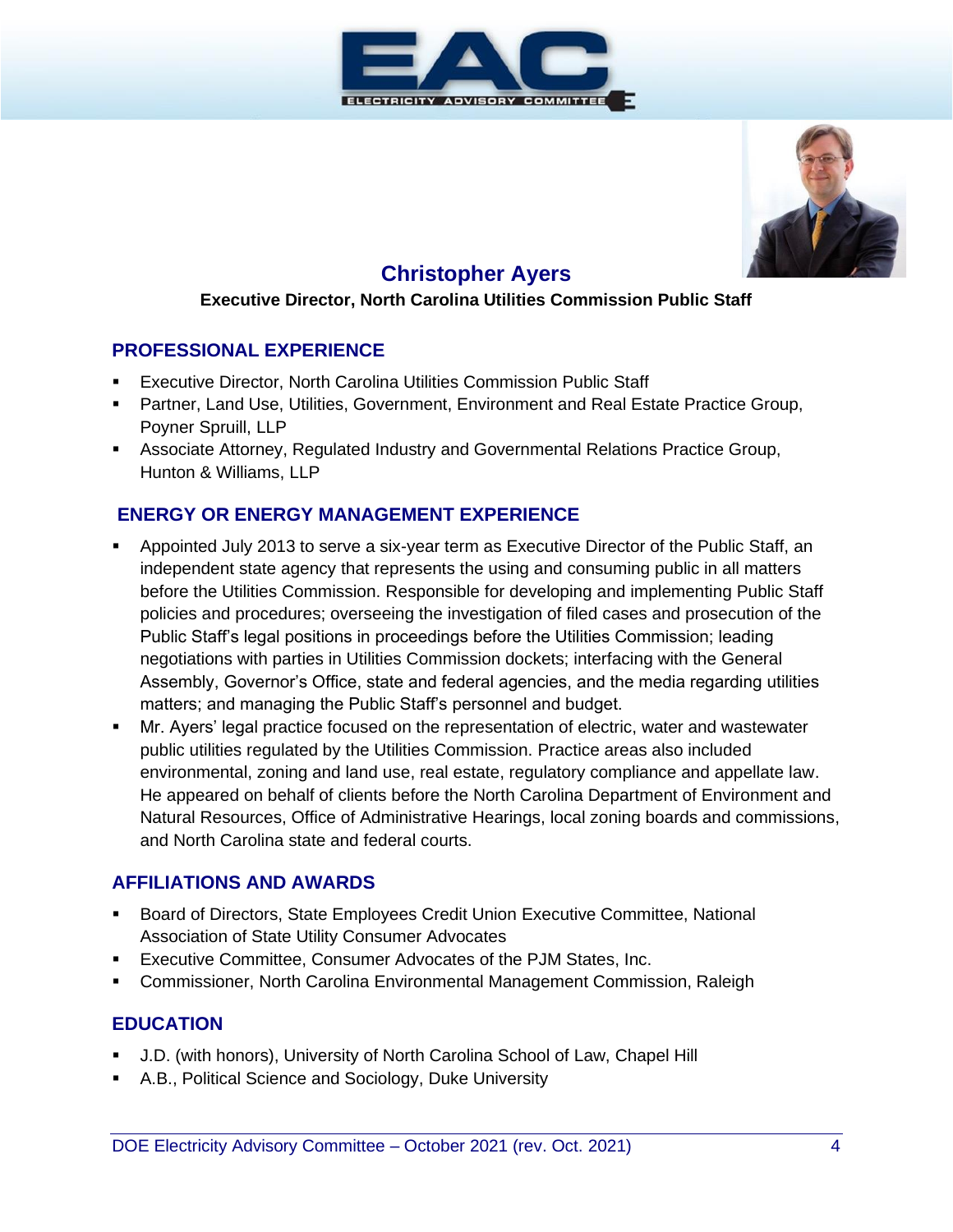



# **Lauren Azar Founder, Azar Law LLC, Azar Consulting LLC**

#### **PROFESSIONAL EXPERIENCE**

- **Founder, Azar Law LLC; Azar Consulting LLC**
- Senior Advisor to the Secretary, U.S. Department of Energy
- Commissioner, Public Service Commission of Wisconsin
- **Partner, Michael Best & Friedrich LLP**

#### **ENERGY OR ENERGY MANAGEMENT EXPERIENCE**

- **•** Provides legal and consulting services in the electric industry providing business, regulatory and policy advice, as well as project development and permitting. Among other things, she is currently assisting utilities to develop a path to deep decarbonization and working within the Midcontinent Independent System Operator (MISO) footprint to improve transmission planning and cost allocation.
- Azar served as the Senior Advisor to the US Secretary of Energy from 2011-13, advising him on the electric industry and its institutional barriers. She also co-led negotiations among nine federal agencies, to overhaul and streamline their evaluation of electric transmission.

#### **AFFILIATIONS AND AWARDS**

- Governor-Elect Evers' (WI) Agriculture, Energy and Natural Resources Policy Advisory Council, December 2018 to January 2019
- U.S. DOE Brain Trust for the Advanced Research Projects Agency Energy (ARPA-E), 2012-2013
- Eastern Interconnection States' Planning Council: President, 2010-2011; Executive Committee, 2010-2011
- U.S. DOE Electricity Advisory Council Vice Chair, 2010-2011

- J.D., University of Wisconsin-Madison
- M.S. University of Wisconsin-Madison
- **■** M.A. Northwestern University
- B.A., Rutgers University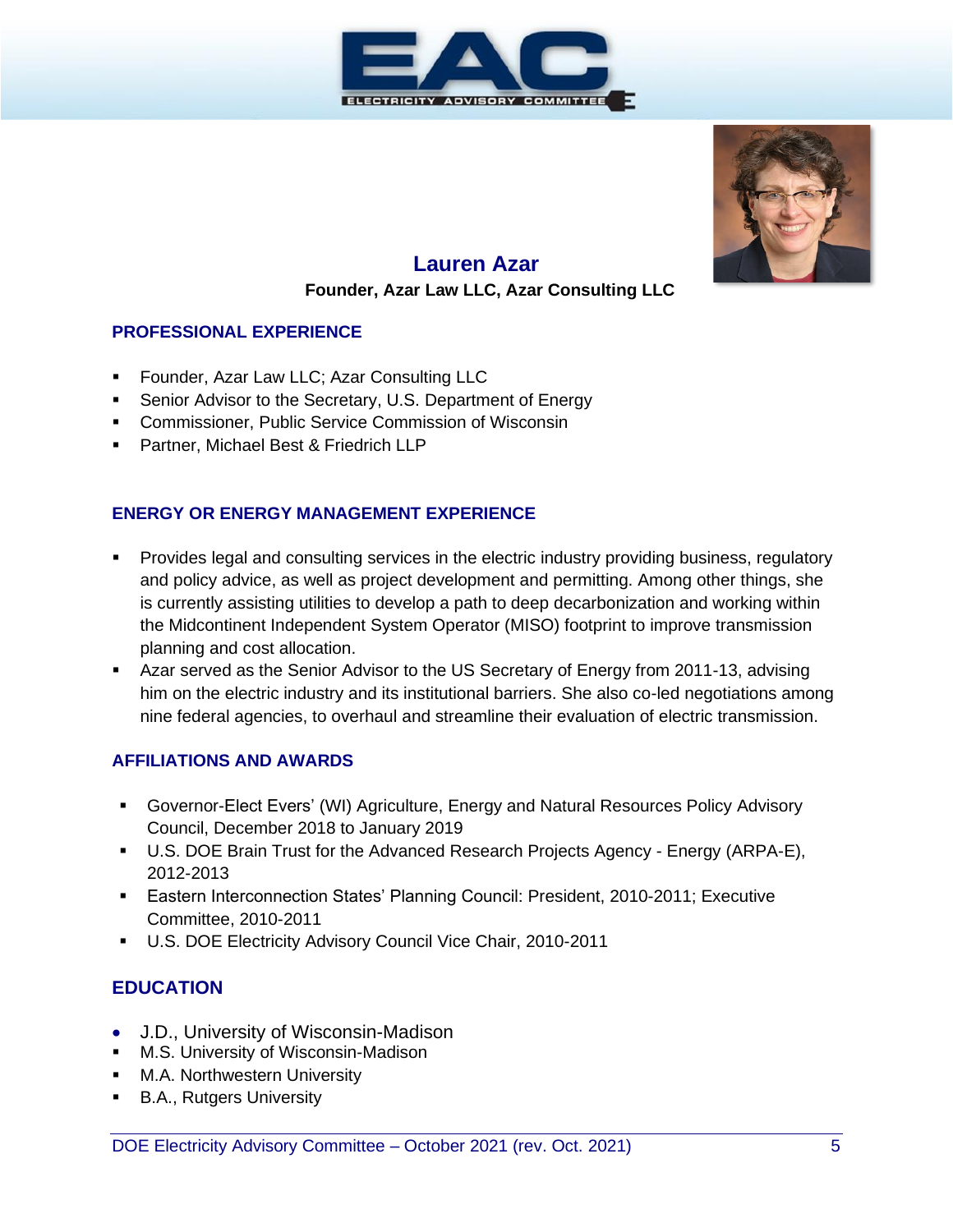



# **Andrew Barbeau**

#### **President, The Accelerate Group and Illinois Clean Jobs Coalition**

#### **PROFESSIONAL EXPERIENCE**

- **President, The Accelerate Group**
- Senior Consultant, Environmental Defense Fund
- Co-Founder, Robert W. Galvin Center for Electricity Innovation
- **Policy Advisor, Office of the Governor for the State of Illinois**

#### **ENERGY OR ENERGY MANAGEMENT EXPERIENCE**

- With The Accelerate Group, Mr. Barbeau has served as a national thought leader on electricity policy, market, and technology issues, helping to author clean energy legislation and serving as a subject matter expert in electric utility regulation on topics such as microgrids, rate design, electric vehicles, renewable energy program design, and rate structures.
- Since 2020, Mr. Barbeau has led the Policy + Innovation Coordination Group, the California Public Utilities Commission's effort to spur coordination and collaboration among the \$1.5 billion in electricity research, development, and demonstration projects funded as part of the state's EPIC program.
- The Accelerate Group, with its sister company Accelerate Energy Labs, has launched innovative pilot projects itself around smart buildings, smart cities, and microgrids in the U.S. and Europe. Their smart building software solution, Site Energy, has been adopted by more than 10 million square feet of commercial office buildings.
- Prior to founding The Accelerate Group in 2012, Mr. Barbeau was the co-founder of the Robert W. Galvin Center for Electricity Innovation, a \$40 million energy research & development center that built the world's first Perfect Power Microgrid on the campus of IIT. Mr. Barbeau also served as a policy advisor in the Office of the Governor for the State of Illinois.

#### **AFFILIATIONS AND AWARDS**

- **E** Illinois Clean Energy Jobs Coalition
- **Board of Directors, Asklepios Foundation**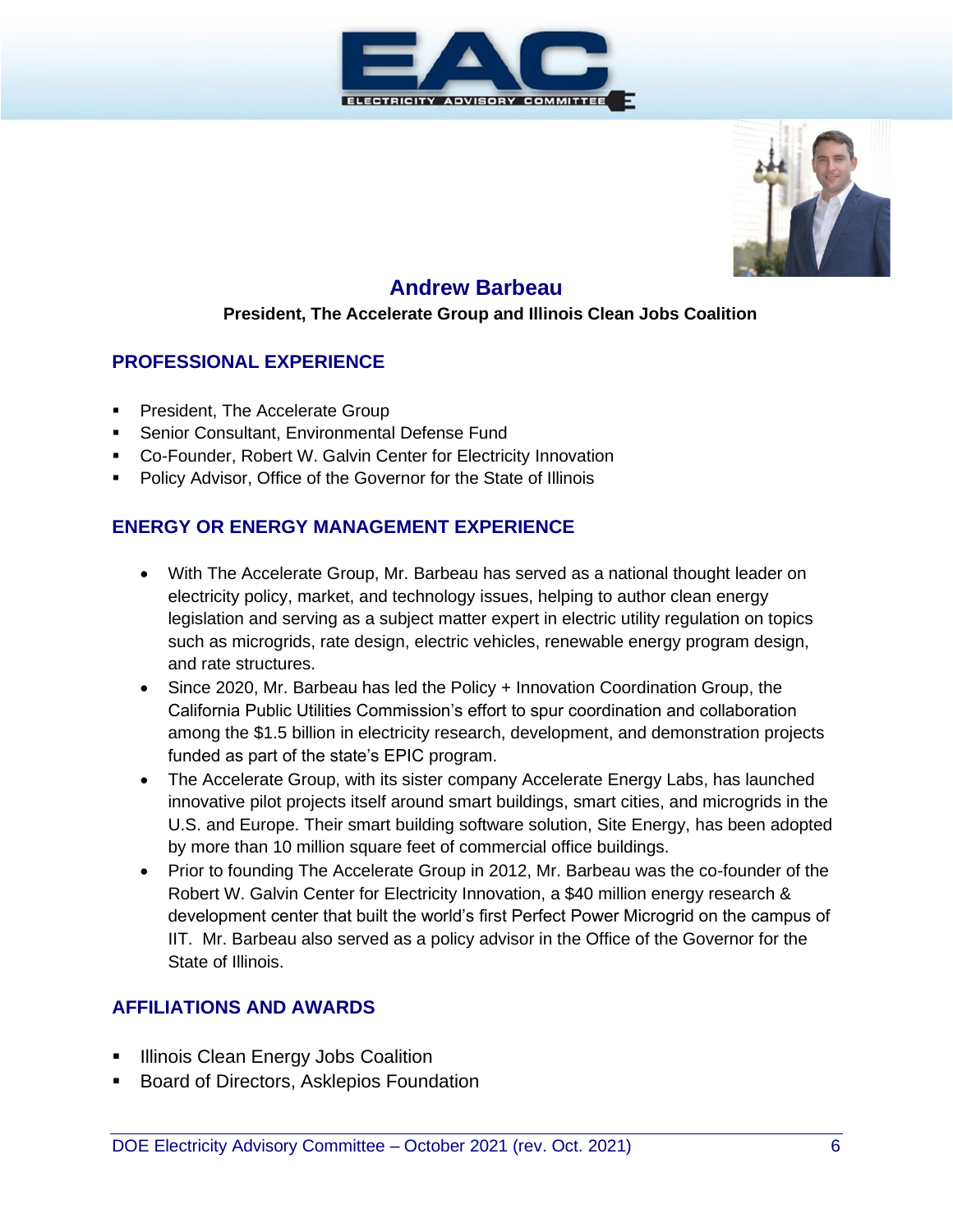

- Powering Illinois Future Committee, 2018-19
- Karen May Leadership Award, 2017

- M.A., American Government, Loyola University Chicago
- B.A., Political Science, Loyola University Chicago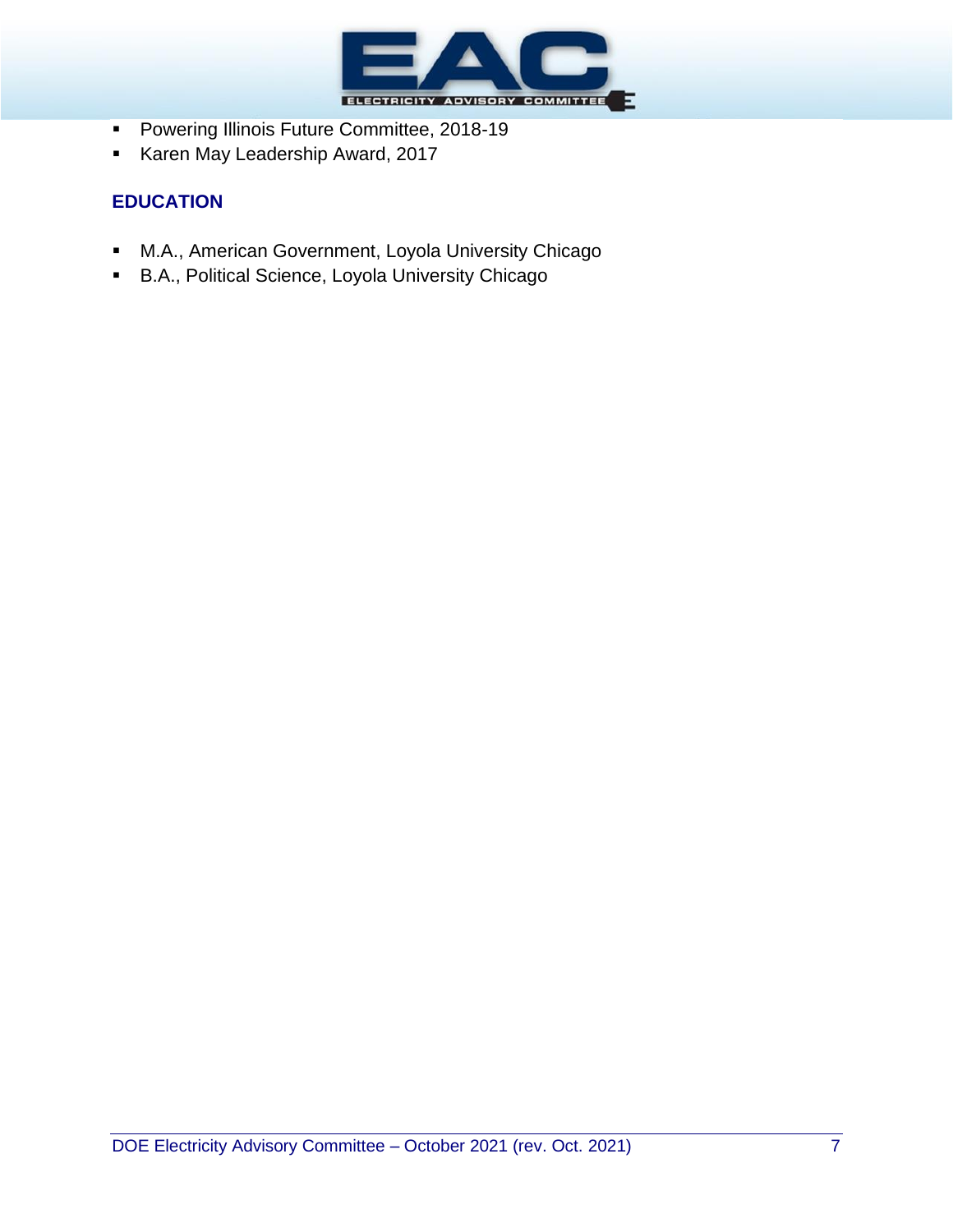



# **Tom Bialek Chief Technology Officer, Toumetis**

#### **PROFESSIONAL EXPERIENCE**

- **Chief Technology Office, Toumetis**
- Chief Engineer, San Diego Gas & Electric Company

#### **ENERGY OR ENERGY MANAGEMENT EXPERIENCE**

- Mr. Bialek is currently employed by Toumetis as the Chief Technology Officer. His present responsibilities involve applying utility transmission and distribution knowledge of equipment, operations, planning and time-series data with data science and machine learning to provide business value to clients.
- **E** He previously worked at where at San Diego Gas & Electric Company (SDG&E) as Chief Engineer. His responsibilities involved technology strategy and policy for transmission and distribution issues, including equipment, operations, planning, distributed generation and development of new technologies. His experience includes electric utility design, planning and operation and equipment design, development and manufacturing.

#### **AFFILIATIONS AND AWARDS**

- **Member, Institute of Electrical and Electronics Engineers Dielectrics and Electrical Insulation Society**
- **Former Chair, Failure Mechanism Technical Committee**
- Former Secretary, Dielectrics and Electrical Insulation Society
- **EXECT:** Former Working Group Member, Surge Arresters

- Ph.D., Electrical Engineering, Mississippi State University
- M.S., Electrical Engineering, University of Manitoba, Canada
- B.S., Electrical Engineering, University of Manitoba, Canada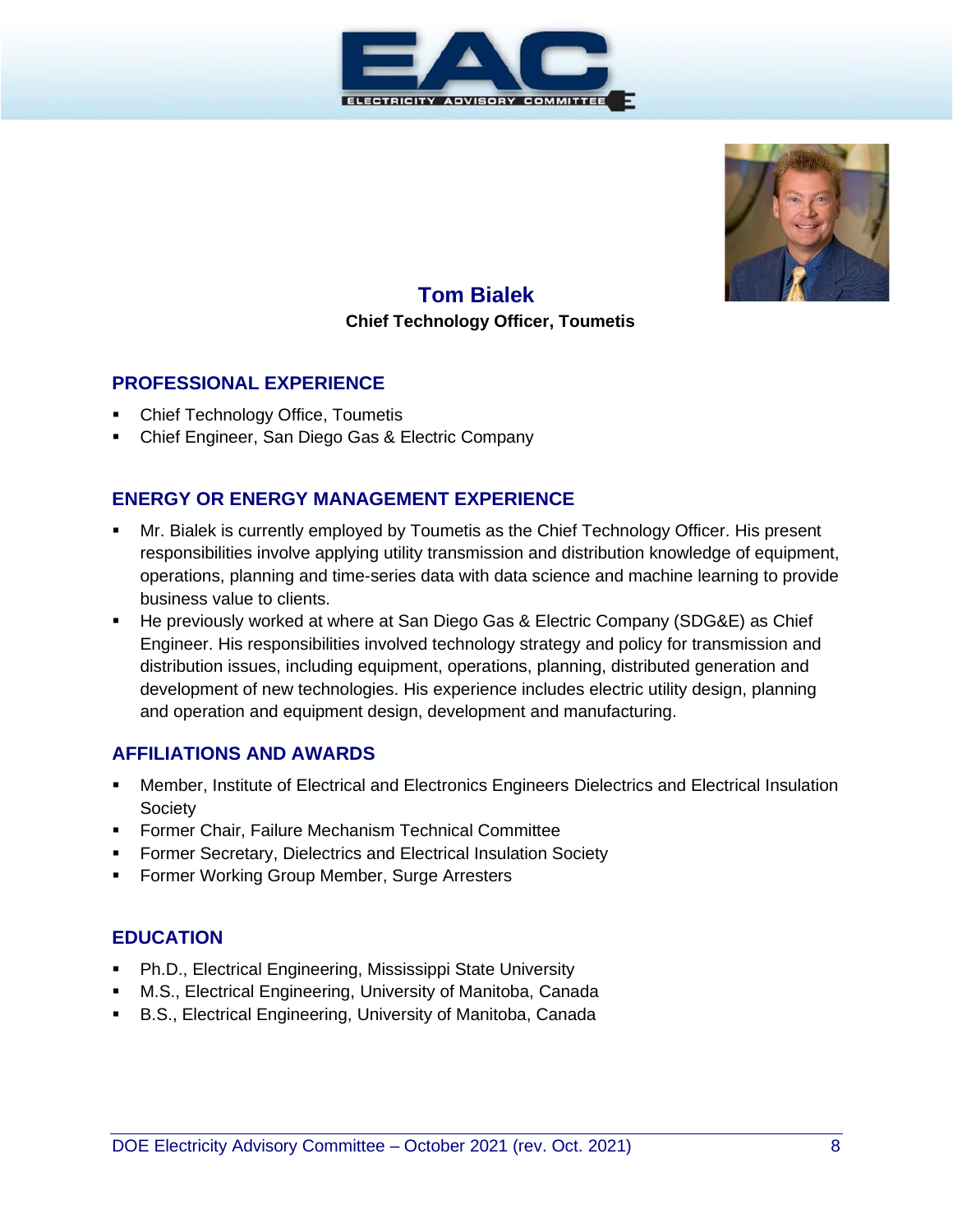



# **Daniel Brooks**

#### **Vice President of Integrated Grid, Electric Power Research Institute**

#### **PROFESSIONAL EXPERIENCE**

- Manager, Grid Operations and Planning Research Group, Electric Power Research Institute (EPRI)
- Manager, Renewables Integration Research Team, EPRI
- Electrotek Concepts

#### **ENERGY EXPERIENCE**

- More than 25 years of experience in the energy industry in various research and development, consulting, and technology innovation management roles.
- **EXECT** Leads the teams responsible for EPRI's research involving integrated energy systems planning, system operations, and integration of renewables, energy storage, and distributed energy resources.
- **■** Managed the Grid Operations and Planning research group at EPRI. Responsible for transmission and distribution system operations and planning research, including the integration of variable renewable generation and distributed resources (e.g., distributed solar, energy storage, electric vehicles, and demand response), system resiliency and restoration, system protection and control, system stability and dynamic modeling, and advanced situational awareness and operator decision support tools.

- B.S., Electrical Engineering, Mississippi State University
- M.S., Electrical Engineering, Mississippi State University
- M.B.A., University of Tennessee at Martin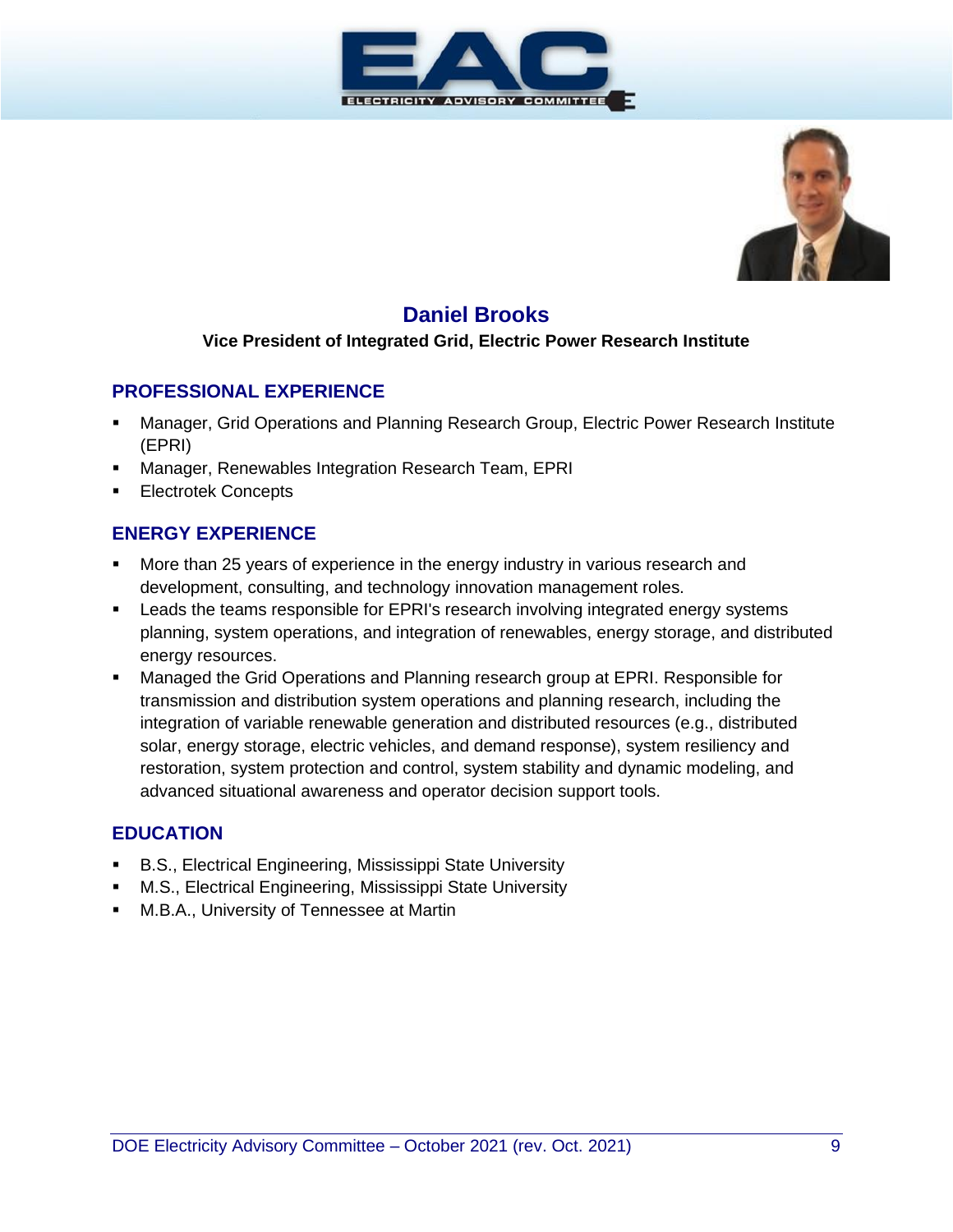



## **Jennifer Chen President, ReGrid**

#### **PROFESSIONAL EXPERIENCE**

- **•** President, ReGrid
- **EXECT:** Senior Policy Fellow, Coefficient
- Senior Council for Federal Energy Policy, Duke University
- **EXECOURGE:** Attorney, Natural Resources Defense Council
- Attorney-Advisory, Federal Energy Regulatory Commission

#### **ENERGY OR ENERGY MANAGEMENT EXPERIENCE**

- Jennifer Chen works to help clients shape electricity, transmission and governance policies with an eye toward modernizing grid infrastructure and scaling up clean energy. She has written and presented on these topics, including testifying before the U.S. Congress and the U.S. Federal Energy Regulatory Commission (FERC).
- **Prior to hanging her own consulting shingle, Jennifer led federal energy policy work at the** Nicholas Institute, a think tank for environmental policy solutions at Duke University. She was previously an attorney with the Natural Resources Defense Council, where she led a coalition of NGOs and collaborated with stakeholders to advocate for an efficient and flexible power system. She began her energy career at FERC.

#### **AFFILIATIONS AND AWARDS**

- Advisory Council Member, Americans for a Clean Energy Grid
- eLab Accelerator Team Member, Rocky Mountain Institute
- Advisory Council Member, World Resources Institute

- Doctor of Law (JD), New York University School of Law
- PhD, Physics, University of Chicago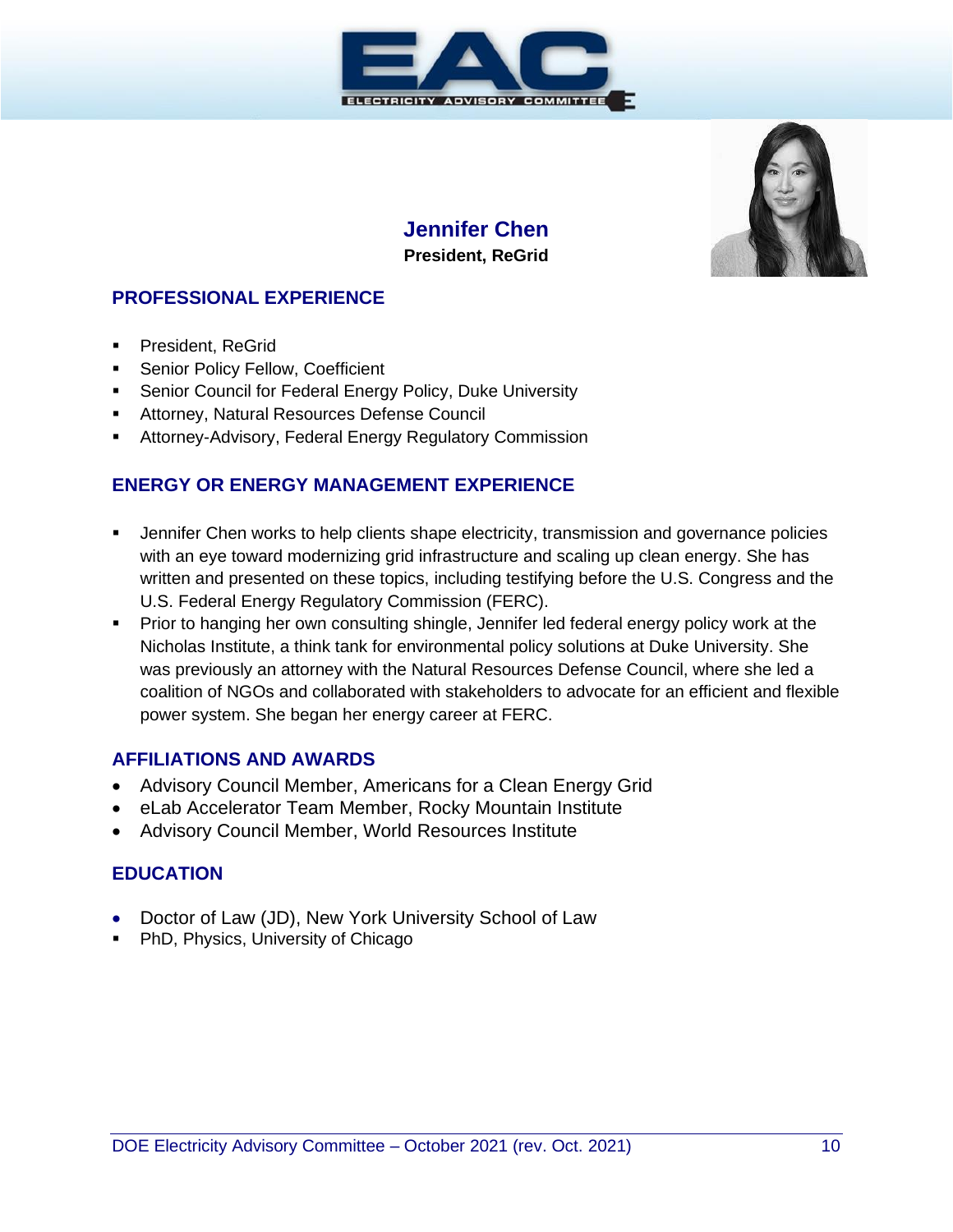



# **Robert Cummings**

#### **President, Red Yucca Power Consulting**

#### **PROFESSIONAL EXPERIENCE**

Senior Director of Engineering and Reliability Initiatives, North American Electric Reliability Company, 22 years

#### **ENERGY OR ENERGY MANAGEMENT EXPERIENCE**

- Mr. Cummings has extensive experience in the industry in system planning, operations engineering, and wide-area planning. His geographically diverse experience includes Central Vermont Public Service Corporation in System Planning (generation and transmission), Public Service Company of New Mexico in Operations Engineering and Widearea Planning, and the East Central Area Reliability Coordination Agreement (ECAR) regional office of NERC as the Manager of Transmission Services.
- He was a principal investigator of the 2003 Northeast Blackout and the more recent Arizona-Southern California outage of September 8, 2011. He directed the NERC event analysis program for five years, leading or working on 12 major system disturbance analyses.
- Mr. Cummings is the "father" of power interchange transaction "tagging" and the Interchange Distribution Calculator for the Eastern Interconnection, which is known as the Enhanced Curtailment Calculator in the Western Electricity Coordination Council.

#### **AFFILIATIONS AND AWARDS**

- **Senior Member, Institute of Electrical and Electronics Engineers**
- **Member, Scientific Advisory Board of CURENT (Center for Ultra-wide Area Resilient Electric** Energy Transmission Networks
- **Senior Staff Technical Advisor for the NERC System Analysis and Modeling Subcommittee**
- **Technical Advisor to the North American Synchro-Phasor Initiative**
- Technical Director of the NERC System Protection Improvement Initiative, the Modeling Improvements Initiative, and the Frequency Response Initiative

#### **EDUCATION**

■ B.S., Power System Engineering, Worcester Polytechnic Institute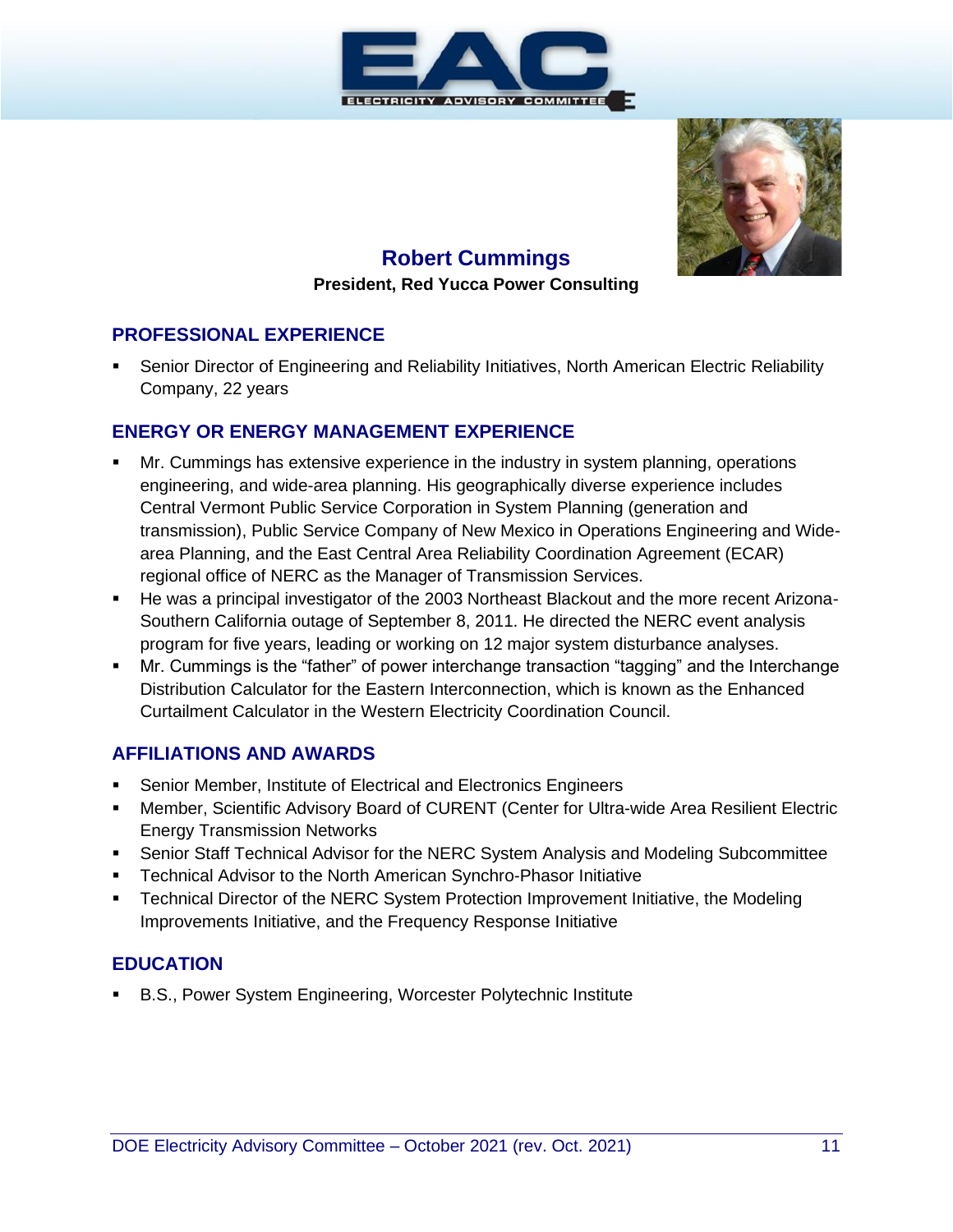

#### **Kimberly Denbow**

**Senior Director, Security, Operations, & Engineering American Gas Association**



#### **PROFESSIONAL EXPERIENCE**

Senior Director of Security, Operations & Engineering Services, American Gas Association (AGA), 20+ years

#### **ENERGY OR ENERGY MANAGEMENT EXPERIENCE**

**EXECT** As industry liaison to numerous U.S. Department of Homeland Security and Department of Energy-sponsored programs targeting natural gas utility physical and cybersecurity operations, Ms. Denbow helps lead efforts that drive the coordination of multiple federal security initiatives—all designed to benefit the oil and natural gas sector.

#### **AFFILIATIONS AND AWARDS**

- Served as staff executive for multiple AGA Operating Section technical committees, including the AGA Natural Gas Security Committee and the AGA Board-appointed Cybersecurity Strategy Task Force
- Member, Oil & Natural Gas Sector Coordinating Council (ONG SCC)
- Chair, ONG/Pipeline SCC Joint Cybersecurity Working Group
- **Former Chair, ONG SCC Intelligence Sharing Task Group and ONG SCC Metrics Working Group**

- **■** M.S., Environmental Engineering, University of Michigan, Ann Arbor
- B.S., Marine Biology, University of Florida, Gainesville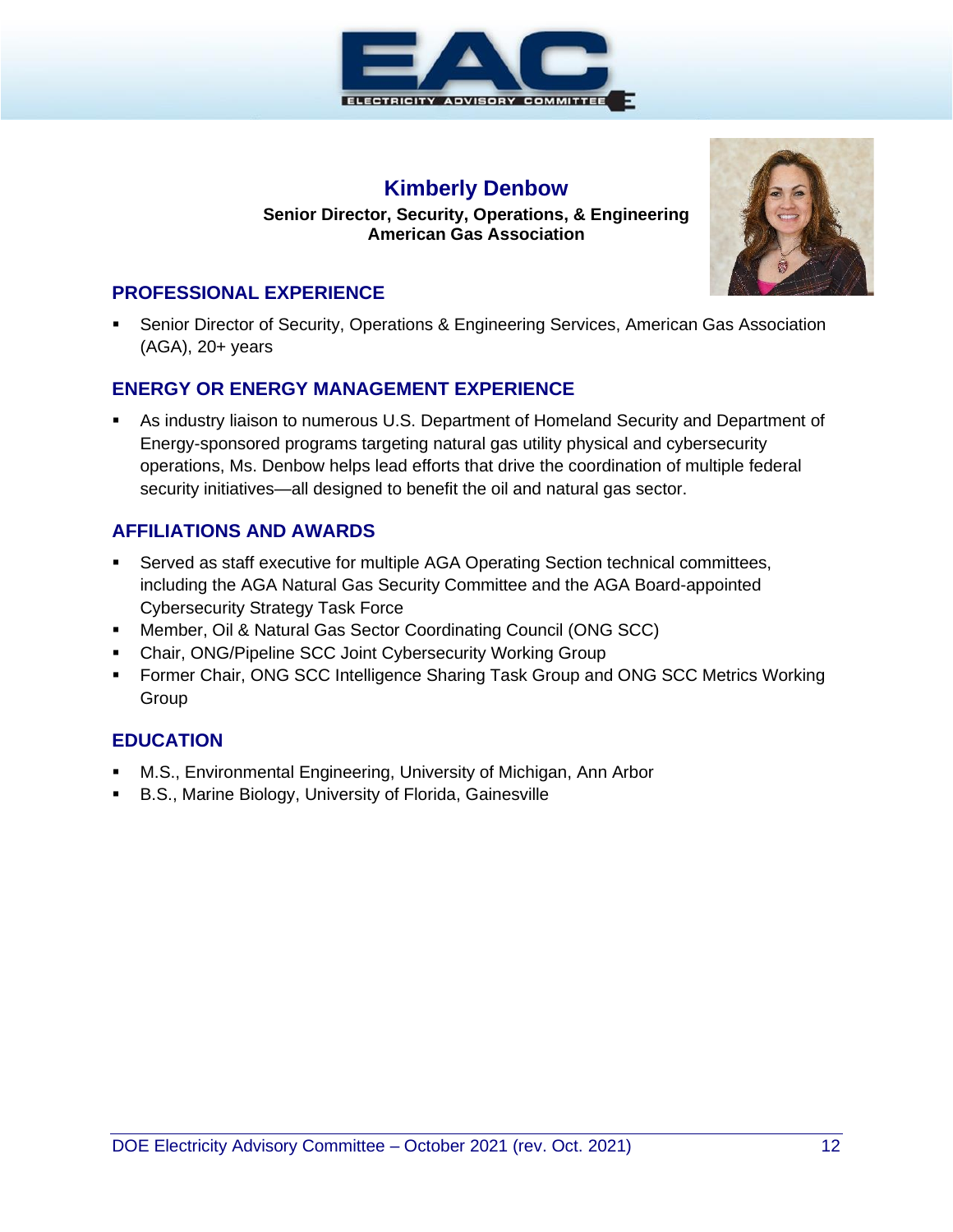

#### **Andrew Fellon President, Alliance Advisory Services**

#### **PROFESSIONAL EXPERIENCE**

- **EXECT:** Business Leader, Trane's Energy Services & Controls
- **President and CEO, Fellon-McCord & Associates LLC**
- Business Leader, Trane's Energy Services & Controls, Energy Supply Services business unit known as Trane Building Advantage
- **EXECTE:** Senior Vice President, National Accounts, Centran Corporation

#### **ENERGY OR ENERGY MANAGEMENT EXPERIENCE**

- Mr. Fellon continuously held senior positions with major energy companies. These included serving as president and CEO of Alliance Gas Services, a company which Mr. Fellon cofounded in 1993 and developed in conjunction with the nonregulated subsidiary of Consumers Power. Alliance Gas ultimately became a general partner with Conoco Inc. through the formation of Alliance Energy Services (AES) in 1995 until its sale to Allegheny Energy, Inc. in 2001. Alliance Energy was the cornerstone of what is known today as Constellation NewEnergy Gas (CNEG).
- AES was acquired by Constellation Energy Group (CEG) in 2003. Mr. Fellon served as president and CEO of CNEG from 2003 to 2008. In 2008, Mr. Fellon acquired Fellon-McCord and led the development of what are today Trane's Energy Supply Service and Trane Energy Choice businesses. In 2008, Fellon-McCord acquired DaCott Power, creating a 24/7 Power Control Center to allow Fellon-McCord's customers to buy directly from the U.S. wholesale power markets.

#### **AFFILIATIONS AND AWARDS**

- Member, Board of Directors, The Aluminum Association, 2011–14
- Past Chairman, Associate Member Committee, and Member, Finance Committee, The Aluminum Association
- Chairman, Audit Committee, and Member, Real Property Investment, Conservation and Management Committee, The American Life and Accident Insurance Company of Kentucky/Hardscuffle, Inc.
- Energy and Environmental Cabinet, Kentucky Chamber of Commerce
- B.S., Industrial and Management Systems Engineering, Pennsylvania State University, State College

#### **EDUCATION**

• B.S., Industrial and Management Systems Engineering, Pennsylvania State University, State College

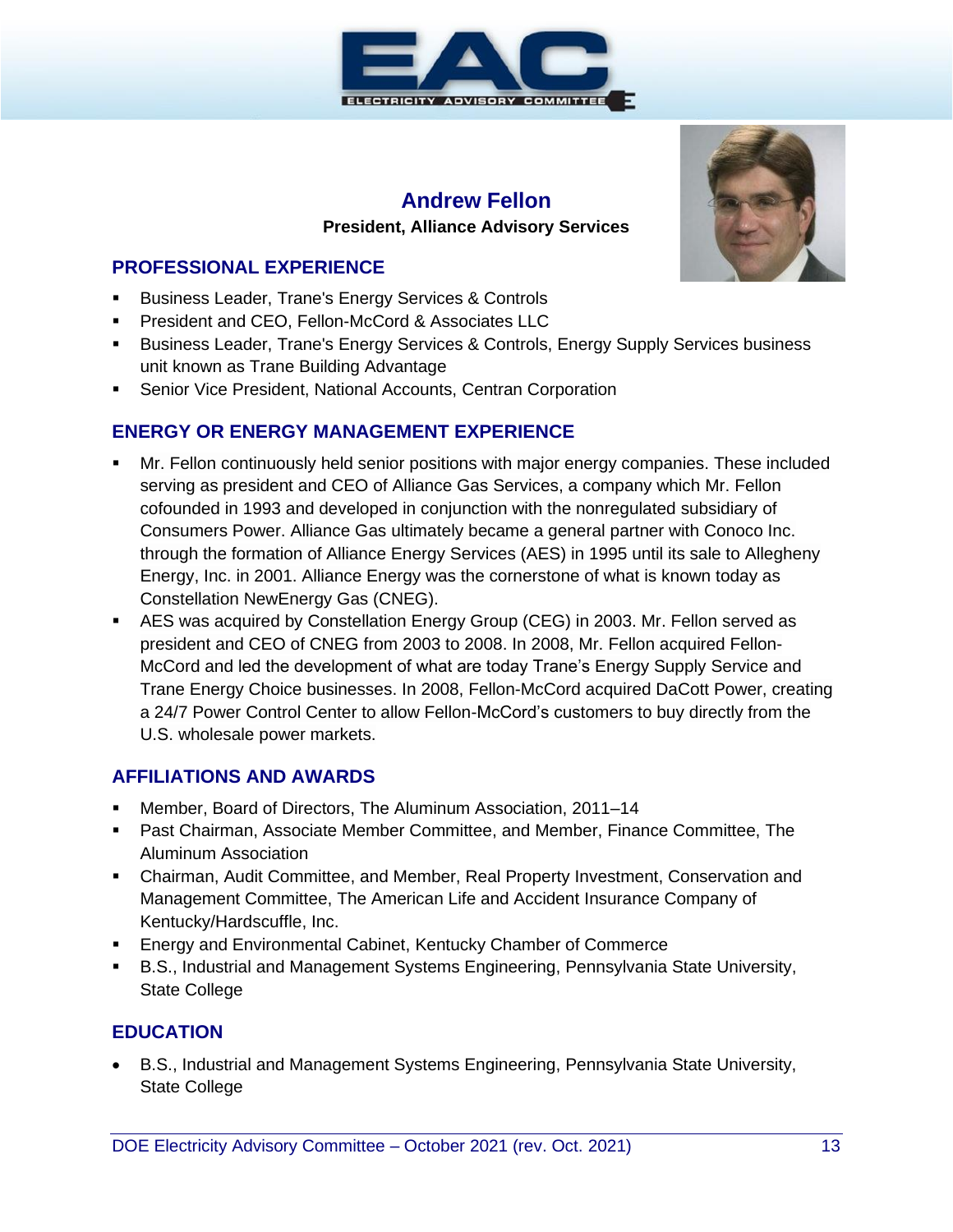

# **Sari Fink**

#### **Senior Director, Electricity and Transmission Policy, American Clean Power Association**

#### **PROFESSIONAL EXPERIENCE**

- **Senior Director, Electricity & Transmission Policy, American Clean Power Association**
- Manager, Market Development, American Petroleum Institute
- Manager, Wholesale Market Development, Exelon
- Director, Market Development, America's Natural Gas Alliance
- Senior Regulatory Analyst, Ohio Consumers' Counsel
- **Economist, Exeter Associates, Inc.**
- Policy Advisor, British Columbia Ministry of Energy and Mines

#### **ENERGY OR ENERGY MANAGEMENT EXPERIENCE**

- **■** Manages ACP's advocacy and activities, on behalf of ACP members, within several of the nation's ISOs/RTOs. She serves as the subject matter expert on wholesale electricity market design issues and works collaboratively within and without ACP on advancing transmission development.
- Worked at the American Petroleum Institute managing electric industry issues for the natural gas sector
- Worked for the Ohio Consumers' Counsel as a subject matter expert on wholesale markets and renewable energy
- **Consultant with Exeter Associates where she performed economic and policy analysis on** energy issues on behalf of public sector clients

- M.A., Economics, University of Victoria
- B.S., Economics, University of Victoria

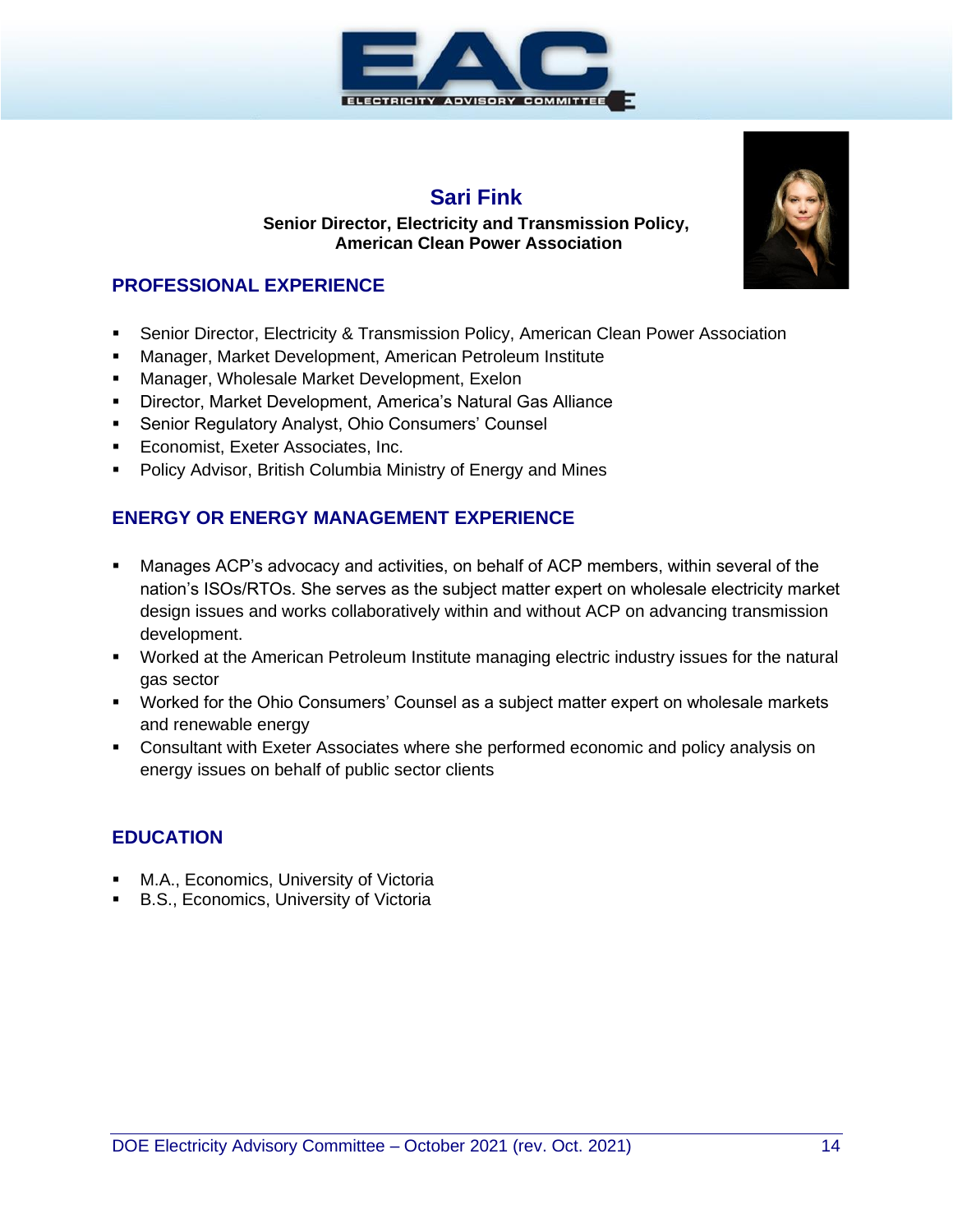



# **Flora Flygt**

#### **Strategic Planning & Policy Advisor, American Transmission Company (retired)**

#### **PROFESSIONAL EXPERIENCE**

- Strategic Planning and Policy Advisor, American Transmission Company
- Director of Planning, American Transmission Company
- **E** Director of Corporate Research and Market Development, Alliant Energy
- Manager of Market and Competitive Research, Alliant Energy
- **Principal—EnerPlan Energy Consulting**
- Supervisor of Load Forecasting, Analyst, Madison Gas and Electric

#### **ENERGY OR ENERGY MANAGEMENT EXPERIENCE**

- Retired electric utility professional with almost 35 years of experience in a variety of leadership and planning roles, with an emphasis on developing and implementing innovative analytical approaches to utility planning and research issues. Pioneered the implementation of econometric and end-use load forecasting, integrated resource planning, and use of scenarios in making electricity resource and transmission decisions.
- Areas of focus: transmission planning (reliability, economic and public policy), scenario development, integrated resource planning, energy efficiency and demand-side planning, stakeholder management, strategy development, corporate research and competitive analysis, and long-term load forecasting.

#### **AFFILIATIONS AND AWARDS**

- **Eastern Interconnection Planning Collaborative**
- Chair (2014–15), Industry Advisory Board—Power Systems Engineering Research Center (PSERC)
- Presented at and chaired many industry conferences

- M.S., Land Resources, University of Wisconsin–Madison
- B.A., Economics, University of Michigan–Ann Arbor
- Master's Certificate, Energy Analysis & Policy, University of Wisconsin–Madison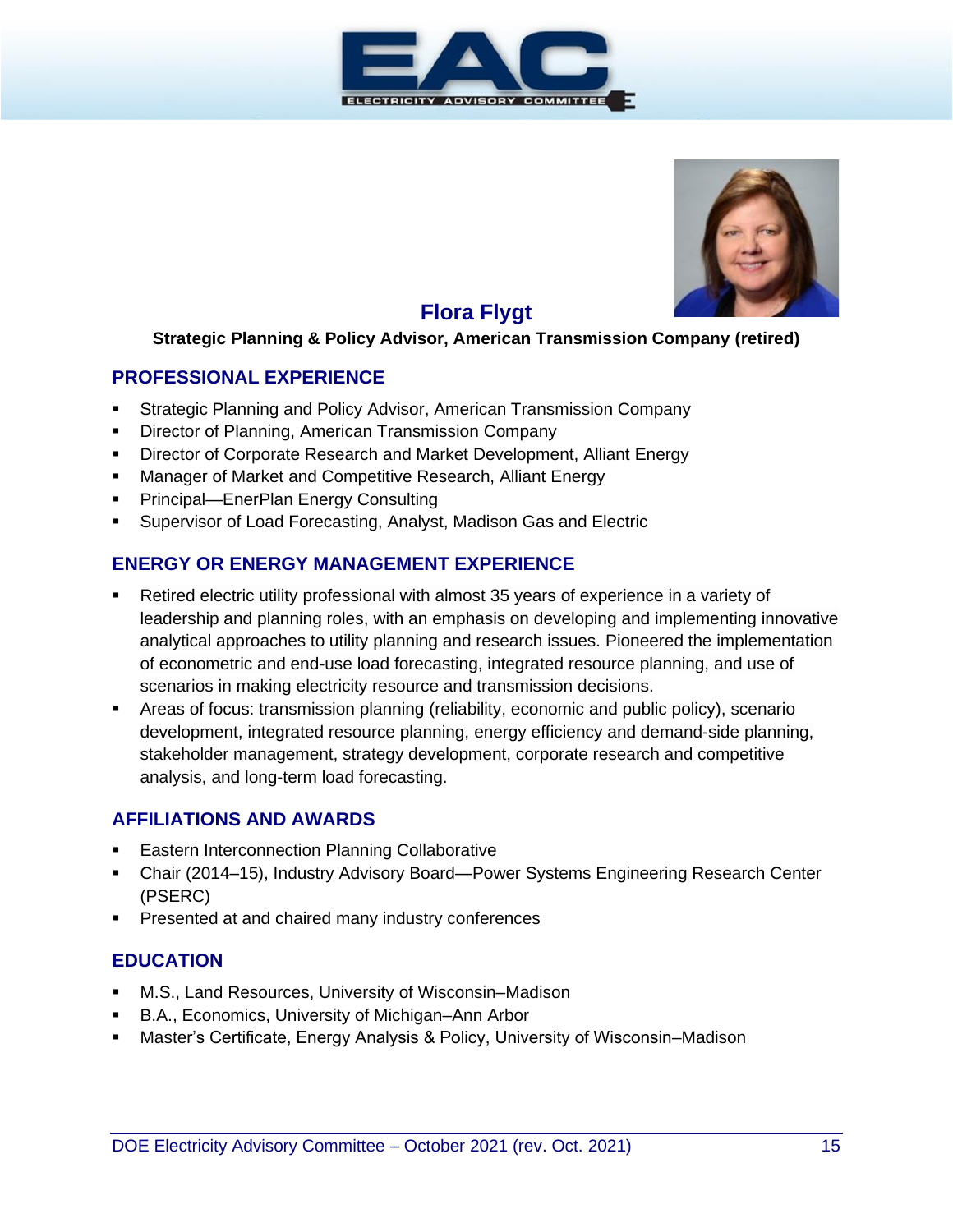



# **Lisa Frantzis**

#### **Senior Managing Director, Advanced Energy Economy**

#### **PROFESSIONAL EXPERIENCE**

- Senior Managing Director, Advanced Energy Economy
- Managing Director, Navigant Consulting
- Director, Arthur D. Little

#### **ENERGY OR ENERGY MANAGEMENT EXPERIENCE**

- **EXECT A.** Lisa Frantzis leads AEE's Utility Advisory Committee and CEO Forums, which address business model reforms and regulatory changes needed to accelerate the transition to a 21st century electricity and transportation system. These initiatives convene utility executives, Public Utility Commissioners, and advanced energy companies to develop a vision for reform that is responsive to the needs of each state and drives towards concrete action.
- Led the renewable and distributed energy business in Navigant Consulting's Energy Practice, as Managing Director.

#### **AFFILIATIONS AND AWARDS**

- Board of Directors, Northeast Clean Energy Council
- American Council on Renewable Energy (prev.)
- Solar Energy Business Association of New England (prev.)
- Smart Electric Power Alliance (prev.)

#### **EDUCATION**

■ B.A., New Emerging Technologies, Wesleyan University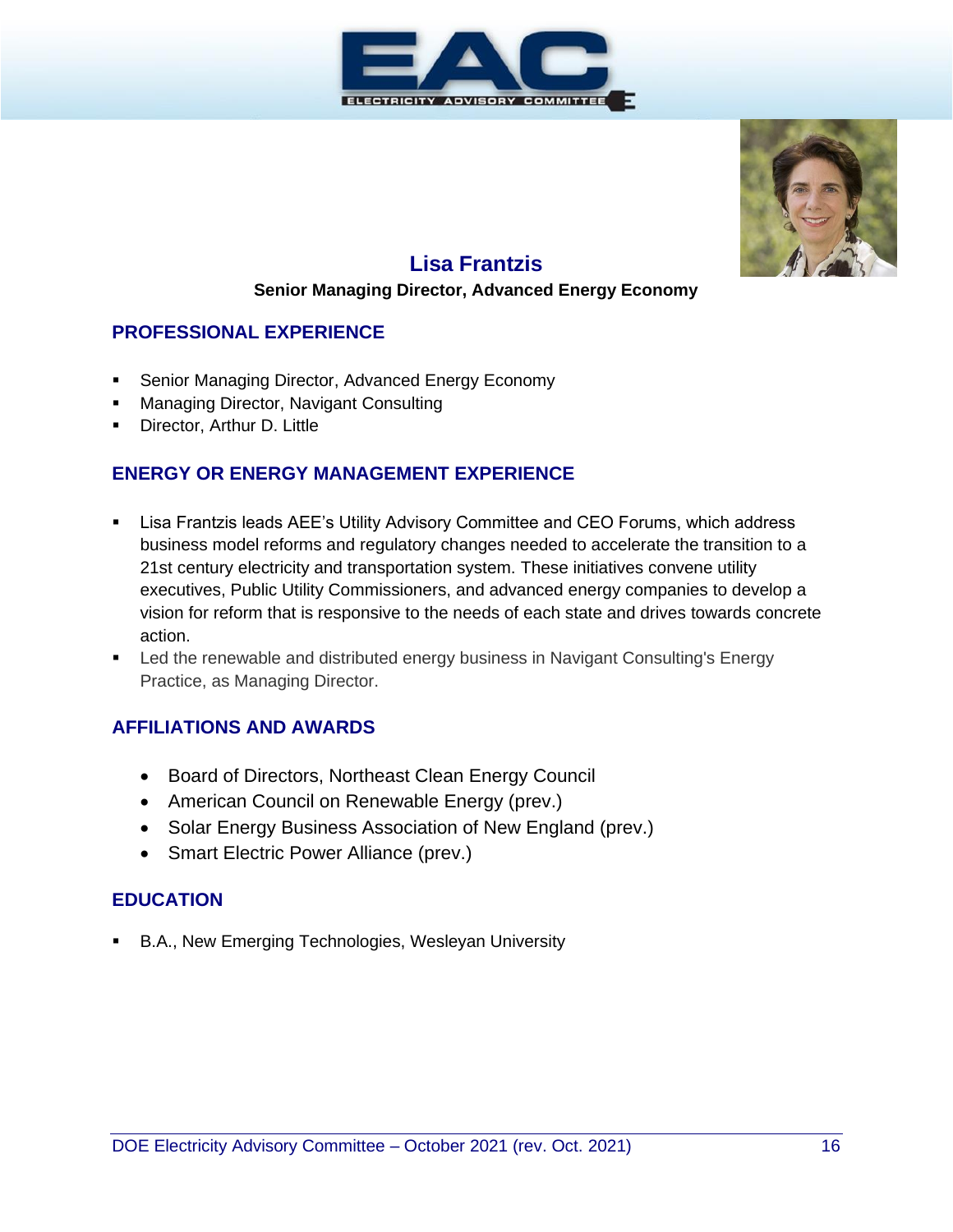



# **Sheri Givens**

#### **Vice President, U.S. Regulatory & Customer Strategy, National Grid**

#### **PROFESSIONAL EXPERIENCE**

- **President, Givens Consulting LLC**
- Public Counsel/Executive Director, Texas Office of Public Utility Counsel
- Assistant General Counsel, Office of General Counsel, Texas Workforce Commission
- **•** Senior Attorney, Commission Advising and Policy Development, Public Utility Commission of Texas

#### **ENERGY OR ENERGY MANAGEMENT EXPERIENCE**

- President of Givens Consulting LLC, a Texas-based energy consulting firm formed in 2013. Ms. Givens focuses on utility consumer education and regulatory policy in energy markets nationwide. She works with consumer advocate and nonprofit organizations, trade associations, governmental entities, and utilities.
- **•** In addition to serving as the governor-appointed executive director of the Texas Office of Public Utility Counsel, Ms. Givens served on the board of directors for both the Electric Reliability Council of Texas (ERCOT) and Texas Reliability Entity for four years.
- She was elected, by fellow nationwide advocates, to serve on the Executive Committee of the National Association of State Utility Consumer Advocates (NASUCA). Other experience includes attorney positions with the Public Utility Commission of Texas, Texas Workforce Commission, and the Texas legislature.

#### **AFFILIATIONS AND AWARDS**

- Association of Women in Energy, Director
- **Energy Bar Association**
- Women's Council on Energy and the Environment
- **EXECT AT A Citation for Exceptional Service in Support of National Defense, Association of the United** States Army (2013)

- J.D., University of Houston Law Center, Houston
- B.A., Government, University of Texas-Austin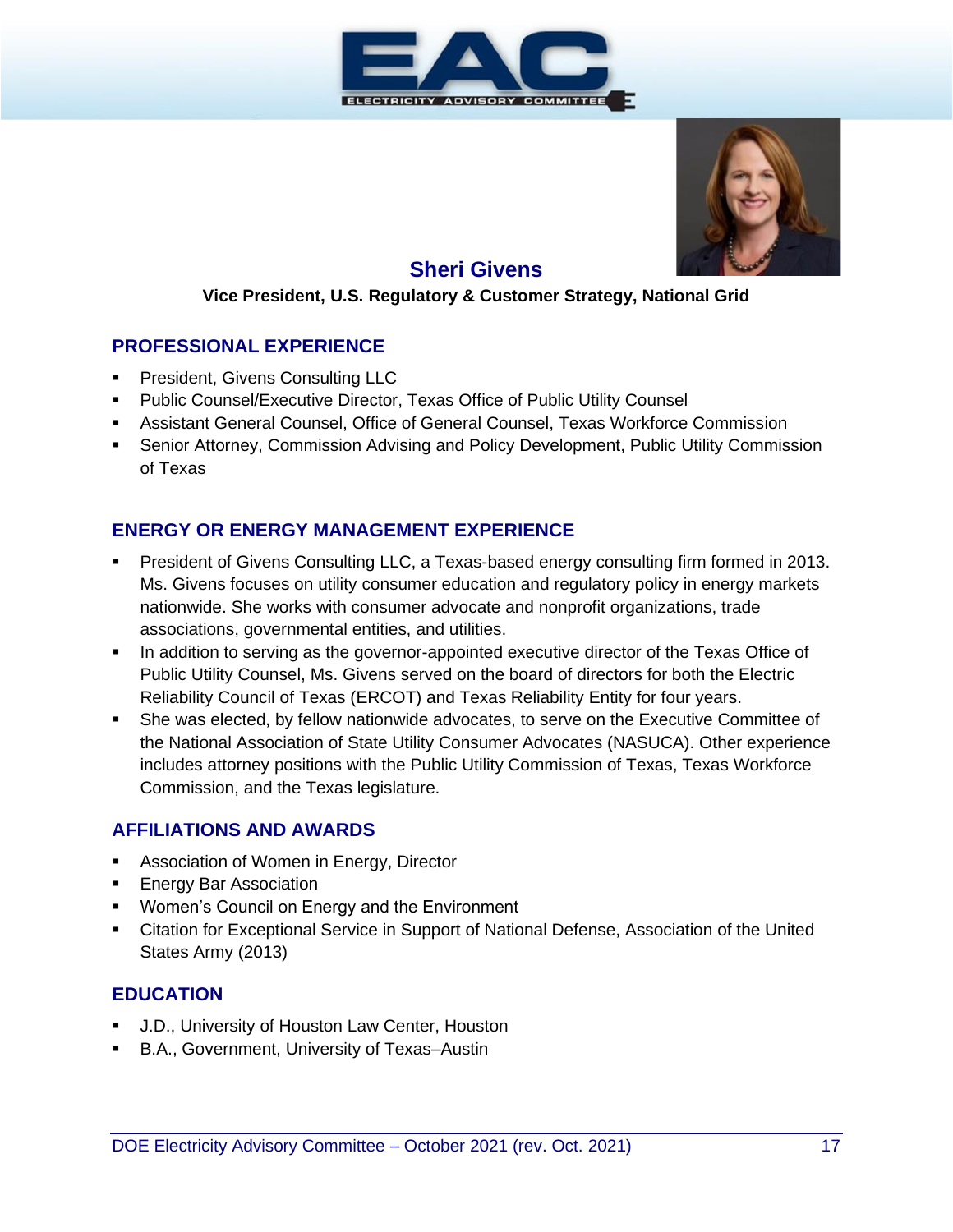



# **Brian Harrell**

#### **Vice President and Chief Security Officer, AVANGRID**

#### **PROFESSIONAL EXPERIENCE**

- Vice President and Chief Security Officer, AVANGRID
- **Assistant Secretary for Infrastructure Protection, Department of Homeland Security**
- **■** Managing Director, Enterprise Security, Duke Energy
- **Director of Security and Risk Management, Navigant Consulting**
- **EXEDENT** Director of Electricity Information Sharing and Analysis Center

#### **ENERGY OR ENERGY MANAGEMENT EXPERIENCE**

- Currently the Vice President and Chief Security Officer for AVANGRID where he is charged with leading the company's cybersecurity, physical security, privacy, and fire protections units.
- Appointed by the President of the United States to serve as the Assistant Secretary for Infrastructure Protection at the U.S. Department of Homeland Security.
- Former security executive at Duke Energy and the North American Electric Reliability Corporation (NERC). Recently recognized as Security Magazine's "Most Influential People in Security".

#### **AFFILIATIONS AND AWARDS**

- Recently recognized as Security Magazine's "Most Influential People in Security"
- Frequent lecturer at the Pennsylvania State University, George Washington University, University of Ottawa, and Auburn University
- Regular media interviews with the New York Times, NPR Radio, Wall Street Journal, Politico and other mainstream outlets
- Regular speaker at major national and international security related events

- Master of Homeland Security, Pennsylvania State University
- **■** M.A., Central Michigan University
- **B.A., Hawaii Pacific University**
- **EXEC** Certificate, US Naval Postgraduate School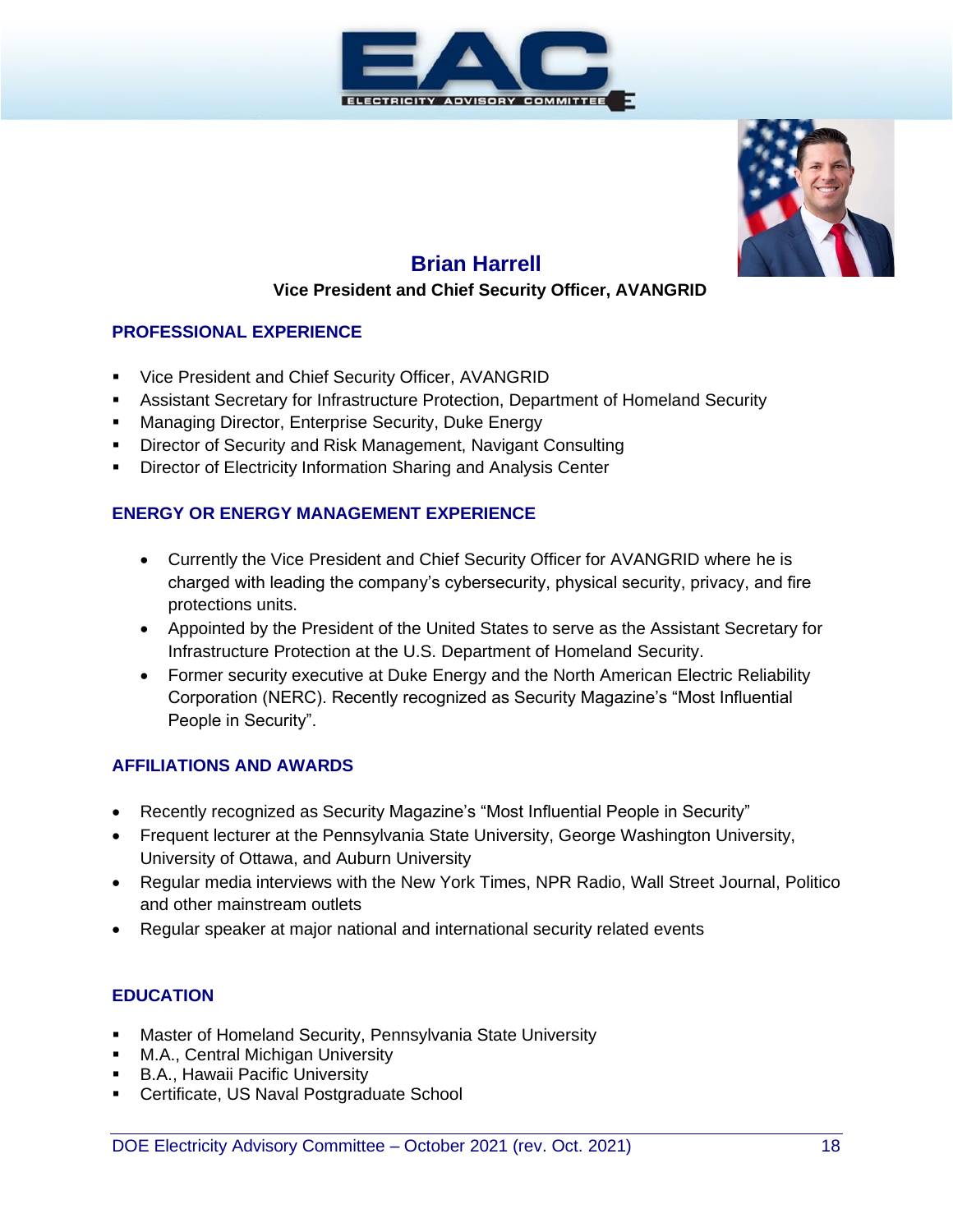



# **Dave Herlong**

#### **Senior Director, Central Maintenance and Construction, Florida Power & Light Company**

#### **PROFESSIONAL EXPERIENCE**

- Senior Director, Control Center and Smart Grid Operations, Florida Power & Light Company
- Director, Smart Grid and Innovation, Florida Power & Light Company

#### **ENERGY EXPERIENCE**

- Lead diverse team of large-scale, enterprise-wide grid resiliency efforts. Manage \$2B of annual capital investments to improve Florida's hurricane response efforts.
- Responsible for the safe, 24/7 emergency operations and restoration efforts for over 10 million people, including the intelligent ecosystem of smart grid devices and data.
- **•** Create measurable business value to improve customer reliability and operations and maintenance efficiency. Drive value-capture by leveraging technologies in innovative ways through collaborative cross-functional teams.

- Executive Certificate, Strategy & Innovation, MIT Sloan School of Management
- B.S., Industrial & Systems Engineering, University of Florida
- United States Marine Corps Officer Candidate School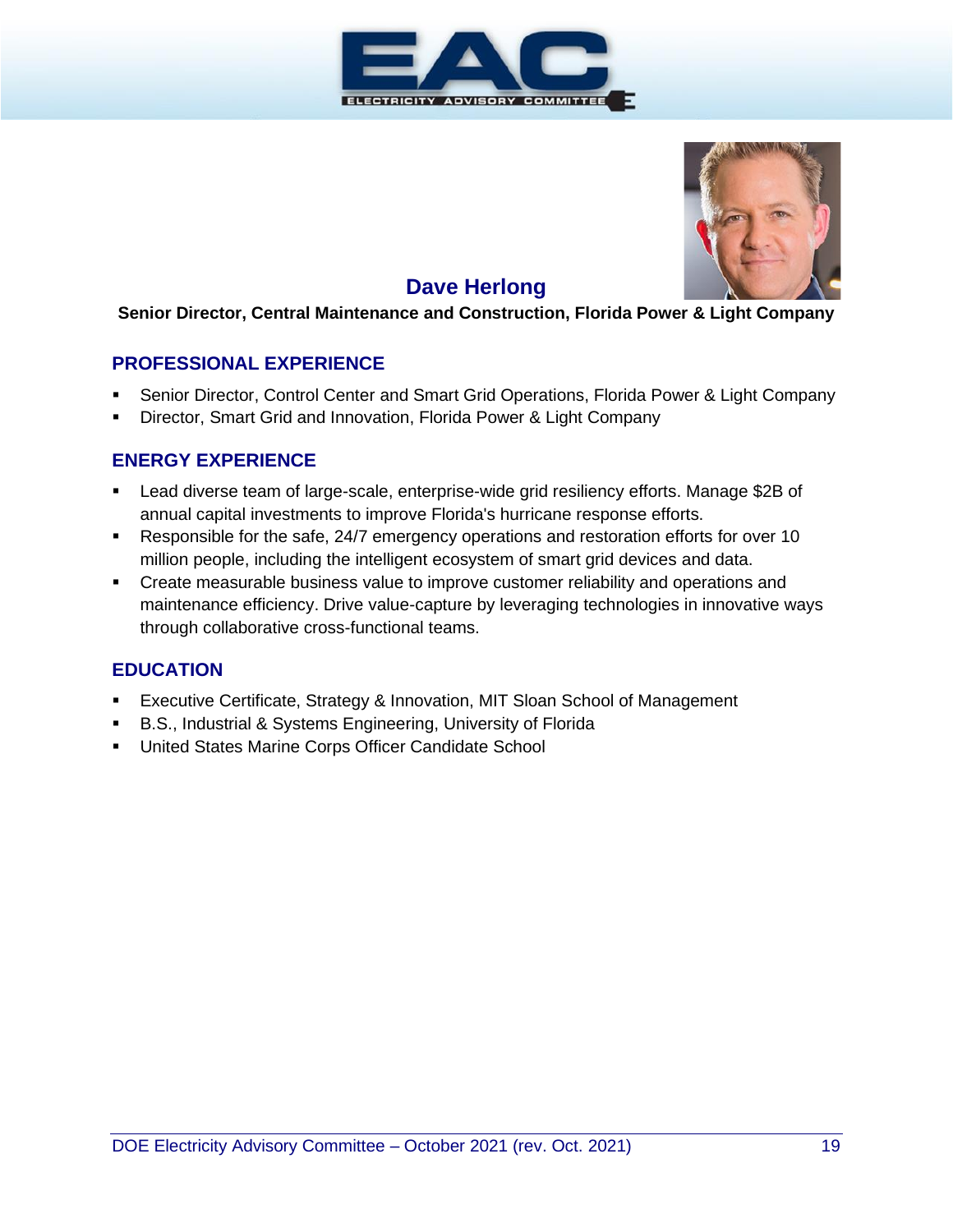



# **Phil Herman**

#### **Senior V.P., Energy and Infrastructure, Blink Charging**

#### **PROFESSIONAL EXPERIENCE**

- Senior Vice President, Energy and Infrastructure, Blink Charging
- Principal, Herman Energy Group
- Vice President, Green Tower Solutions and Chief Energy Engineer, Panasonic

#### **ENERGY OR ENERGY MANAGEMENT EXPERIENCE**

- Regarded by his peers as a renewable energy expert, Phil has made a name for himself by developing and implementing a wide range of alternative energy projects. He has held senior executive positions in large energy service companies, both utility-independent and utility owned.
- He has spent his exemplary 30-year career pursuing innovation in the engineering, construction and energy sectors as an engineer and entrepreneur. During the past 10 years Phil has turned his efforts to advanced energy systems including Lithium batteries, which brings a unique viewpoint of the energy and environmental sectors to Blink Charging.
- **The Licensed Professional Engineer and LEED AP, currently serves as Blink** Charging's Sr. Vice President of Energy & Infrastructure, focusing on Technology R&D, Product Development, Engineering, IT, Field Service and other related activities.

#### **AFFILIATIONS AND AWARDS**

- Licensed Professional Engineer
- LEED AP certification

#### **EDUCATION**

B.S., Mechanical Engineering, Washington University, St. Louis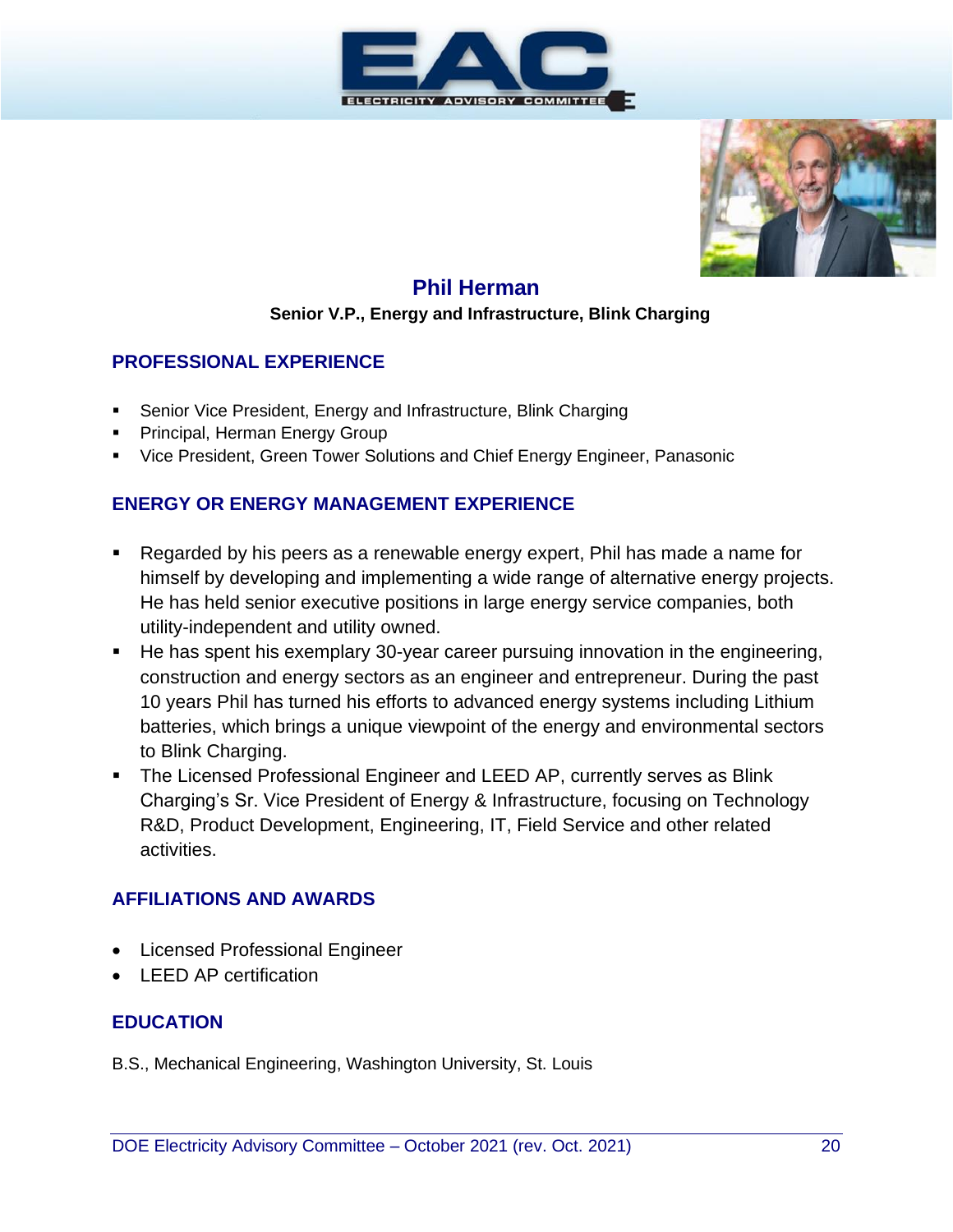



# **Michael Heyeck Founder, The Grid Group LLC**

#### **PROFESSIONAL EXPERIENCE**

- Founder, The Grid Group LLC
- Senior Vice President—Transmission & Other Roles, American Electric Power (AEP)

#### **ENERGY OR ENERGY MANAGEMENT EXPERIENCE**

Mr. Heyeck founded The Grid Group LLC in June 2013 to provide strategic advisory and business development services for executives and boards in the electric utility industry and associated industries, tapping nearly 40 years of industry experience. He retired in 2013 as Senior Vice President of Transmission for AEP. He was responsible for AEP's 11-state transmission system, including officer and board positions for several AEP affiliates. He also held leadership positions in AEP's Corporate Planning & Budgeting department. He joined AEP in 1976.

#### **AFFILIATIONS AND AWARDS**

- Board Member, Caravels LLC (dba Georgia Transformer Corp.)
- Board Member, Virginia Transformer Corp.
- **EXECT** Associate Board Member, Commonwealth Associates Inc.
- Member of CIGRE, Senior Member of the Institute of Electrical and Electronics Engineers (IEEE)
- Licensed Professional Engineer, State of Ohio
- **EXECUTE:** Power & Energy Society—Leadership in Power Award (2013)
- National Society of Professional Engineers—Professional Engineers in Industry Engineer of the Year Award (2013)

- **Executive Program, University of Virginia's Darden School, Charlottesville**
- **■** M.B.A., University of Dayton
- B.S., M.S., Electrical Engineering, New Jersey Institute of Technology, Newark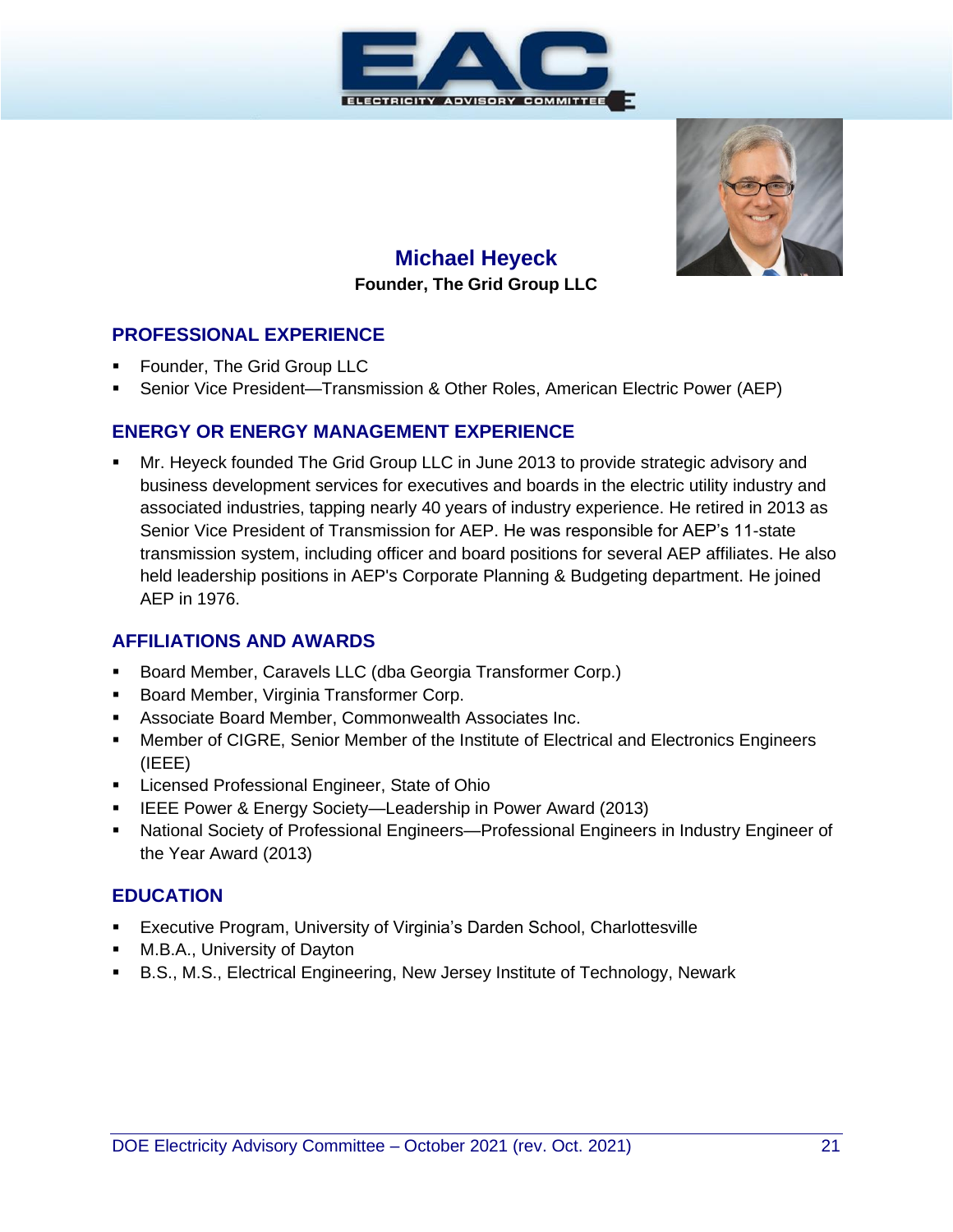

#### **Mario Hurtado Chief Regulatory Officer, Luma Energy LLC**

# **PROFESSIONAL EXPERIENCE**

- Chief Regulatory Officer, Luma Energy LLC
- **•** Principal, Zua Consulting
- Co-Founder and Executive Vice President of Development, Clean Line Energy Partners
- **Vice President, Americas, Globaleq**
- **E** Director, Acquisitions and Divestitures, Duke Energy

#### **ENERGY OR ENERGY MANAGEMENT EXPERIENCE**

- **E** Mario Hurtado is a senior executive leader of high growth energy and utility businesses with deep experience in U.S. and international markets. He is a leader for developing complex energy infrastructure projects (electric transmission, power generation and LNG) in diverse markets and regulatory environments. He's led multi-disciplinary and multi-country teams to achieve short- and long-term business objectives and has a proven ability to solve problems in corporate and entrepreneurial settings. Mr. Hurtado has negotiated project and transaction documents for successful energy investments in the US, Colombia, Brazil, Panama. El Salvador, Dominican Republic and other markets.
- Mr. Hurtado has the broad responsibility of regulatory functions for the operator of Puerto Rico's electric transmission and distribution system. This includes managing oversight including the department's areas power purchase administration, resource planning, non-environmental permitting, and land.

#### **AFFILIATIONS AND AWARDS**

- Speaker and panelist at numerous electric industry conferences.
- Board positions in investee companies.
- Former Board Member, Columbia University Alumni Club of South Texas.

#### **EDUCATION**

M.A., International Relations, SAIS, John's Hopkins University B.A., Political Science, Columbia University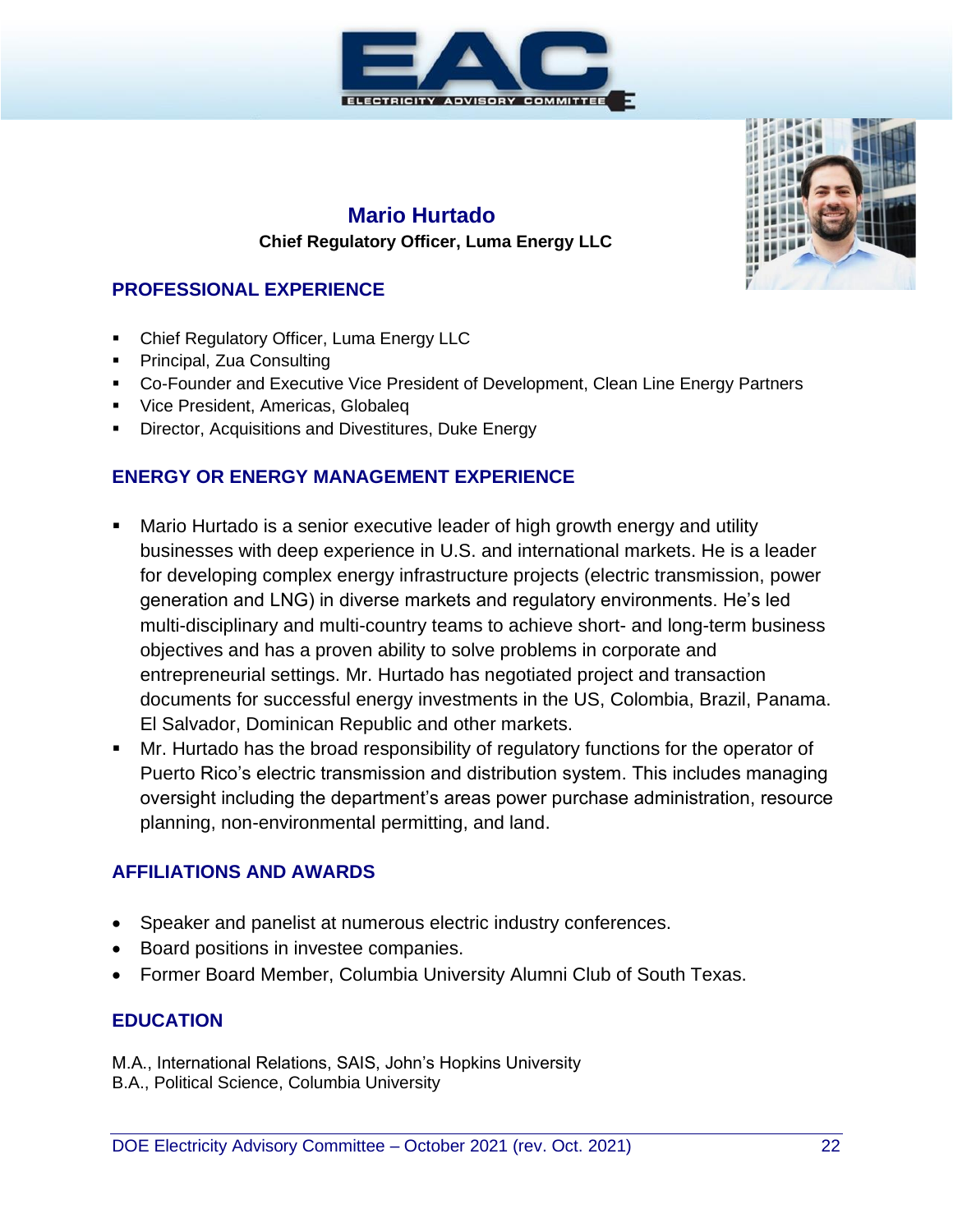



# **Lola Infante**

#### **Executive Director, External and Government Affairs, Electric Power Research Institute**

#### **PROFESSIONAL EXPERIENCE**

- Senior Advisor, External Relations and Strategic Initiatives, Electric Power Research Institute
- Senior Director, Clean Energy Technology and Policy, EEI
- Senior Director, Generation Fuels and Market Analysis, EEI
- Director, Generation Fuels and Market Analysis, EEI
- Manager, Generation Fuels and Market Analysis, EEI
- Senior Research Fellow, Center for the Advancement of Energy Markets
- Chief, Marketing, Analysis and Research, GAB Robins

#### **ENERGY OR ENERGY MANAGEMENT EXPERIENCE**

- Led EEI's Storage and Microgrid Initiative. Dr. Infante's work provided the foundation and framework for establishing three additional focus areas for EEI—data analytics, data and distribution grid security, and electrification and smart cities.
- **Extensive knowledge in the nexus of policy, industry, and technology, particularly in the** areas of electricity generation (fossil as well as clean and alternative energy solutions), energy and environmental policy, corporate strategy and planning, evolving business models, and regulatory frameworks.

#### **AFFILIATIONS AND AWARDS**

- **EXECTE:** International Association for Energy Economics
- Women's Council on Energy and the Environment
- **Power Gen International Conference Planning Committee**
- Power Gen International Woman of the Year Committee—Founding member

- **Ph.D. with Distinction, International Relations/Political Economy, School of Advanced** International Studies, Johns Hopkins University, Washington, DC
- **■** M.A., Energy, Environment, Science and Technology, School of Advanced International Studies, Johns Hopkins University, Washington, DC
- DEA (M.A. Equivalent), International Economics and Finance, Universite de Paris IX, Paris, France
- B.A., Economics and Finance, Sciences–Po, Paris, France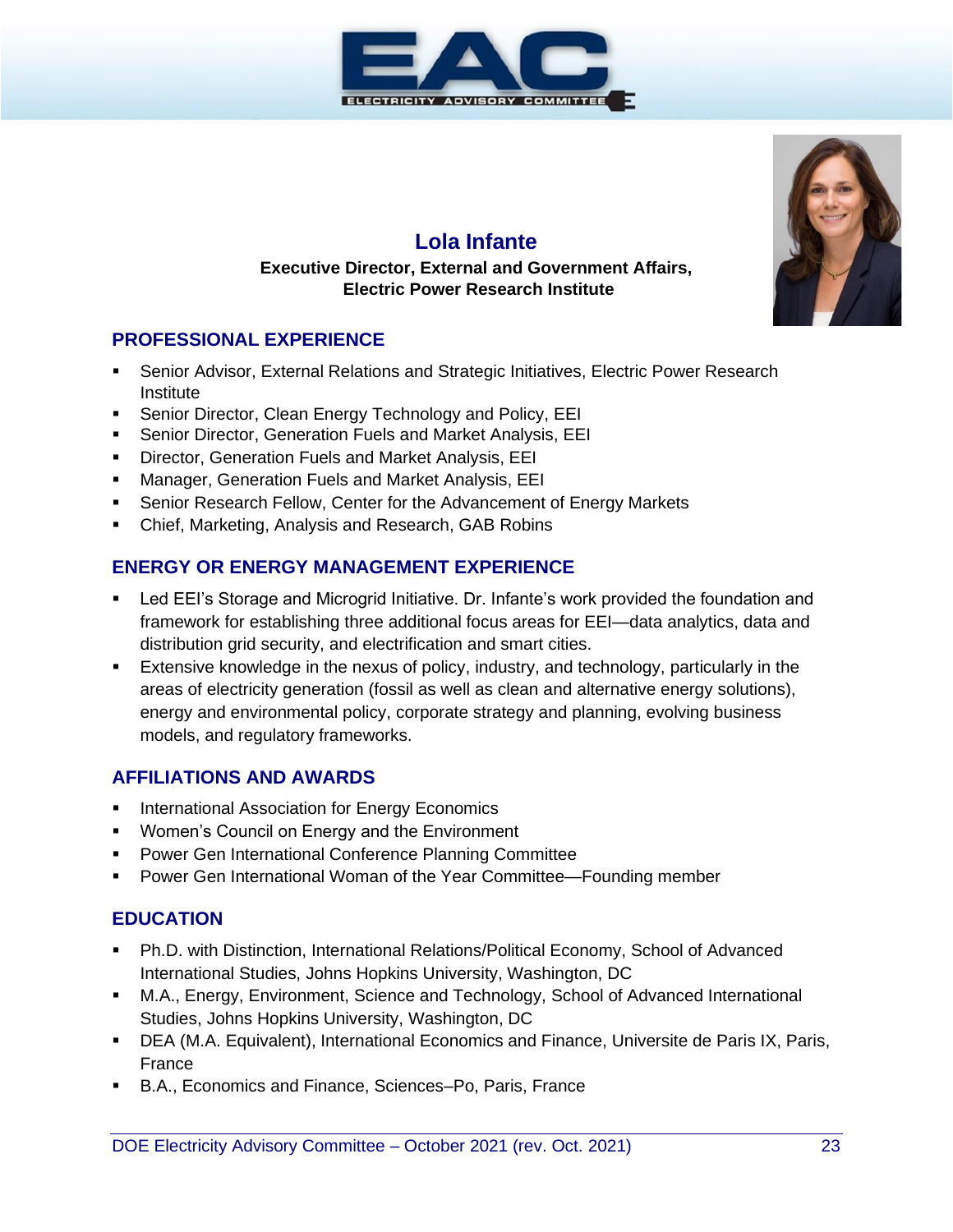

# **Lynne Kiesling**

#### **Research Professor, College of Engineering, Design and Computing, University of Colorado – Denver**

#### **PROFESSIONAL EXPERIENCE**

- Visiting Professor and Co-Director, Institute for Regulatory Law & Economics, Carnegie Mellon University
- **President, Knowledge Problem, Inc.**
- Visiting Associate Professor and Associate Director, Purdue University Research Center in Economics
- **EXECT** Associate Professor of Instruction, Economics, Northwestern University
- Research Fellow, Interdisciplinary Center for Economic Science, George Mason University

#### **ENERGY OR ENERGY MANAGEMENT EXPERIENCE**

- Her research in transactive energy uses transaction cost economics to examine regulation, market design, and technology in the development of retail markets, products and services and the economics of smart grid technologies in the electricity industry.
- **E** Her publications include journal articles, policy analyses, and Deregulation, Innovation, and Market Liberalization: Electricity Regulation in a Continually Evolving Environment (Routledge, 2008).
- As a noted expert in smart grid economics, regulatory and market design, and retail competition, Lynne speaks to various academic, industrial, and regulatory groups about regulatory policy, institutional change, and economic analysis of electric power market design
- In addition to her publications she has served as a peer reviewer for the U.S. Department of Energy and the National Science Foundation, and for academic journals including Review of Economics and Statistics, Journal of Regulatory Economics, Energy Journal, Public Choice, Journal of Institutional Economics, and Energy Policy.

#### **AFFILIATIONS AND AWARDS**

- **■** Member, National Institute of Standards and Technology's Smart Grid Advisory Committee (2017-2019)
- **Emerita Member, GridWise Architect Council**

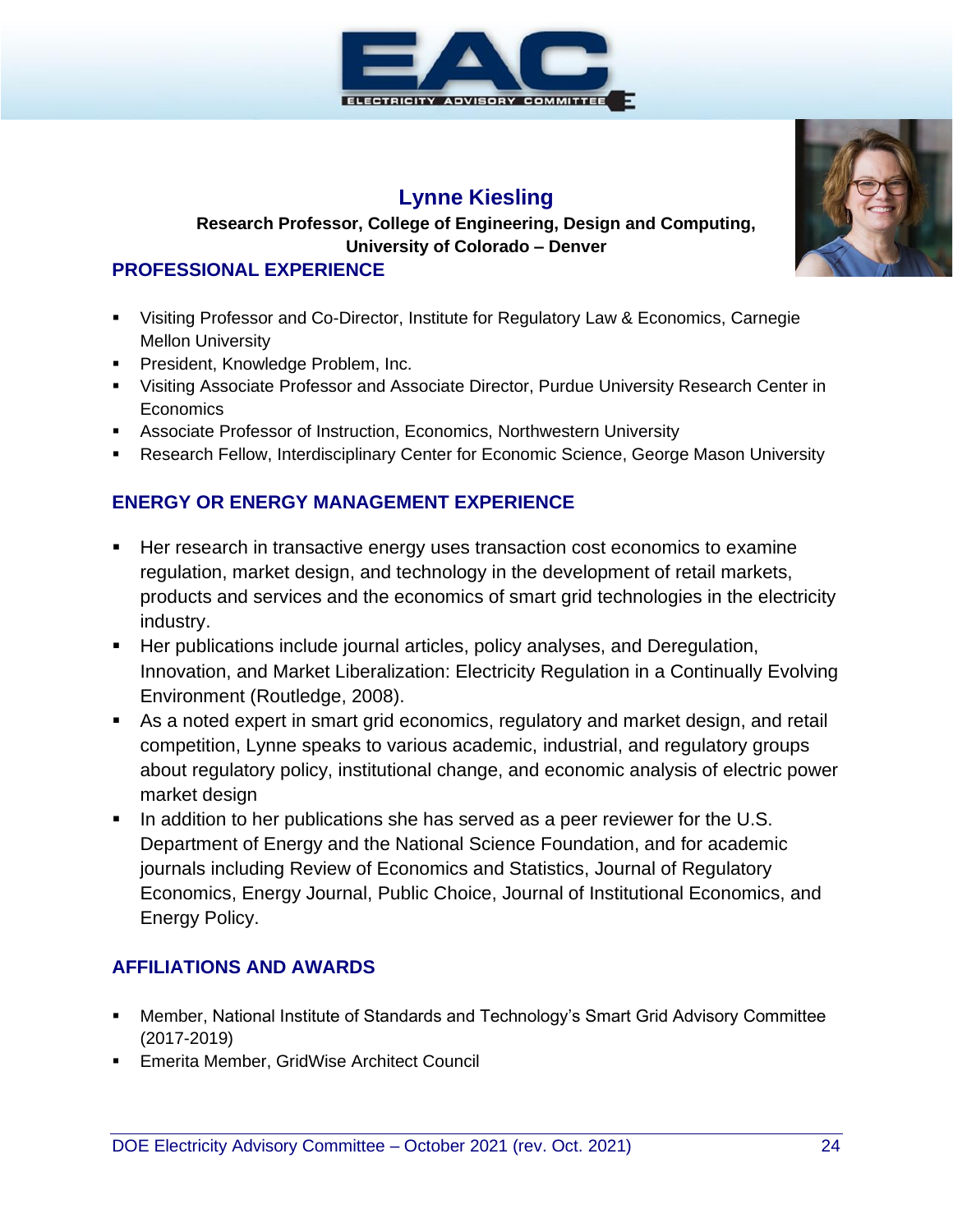



# **Clay Koplin**

# **CEO, Cordova Electric Cooperative**

#### **PROFESSIONAL EXPERIENCE**

- CEO, Cordova Electric Cooperative
- Mayor, City of Cordova
- **■** Manager of Engineering and Operations, Cordova Electric Cooperative
- Staff Engineer, Kodiak Electric Association

#### **ENERGY OR ENERGY MANAGEMENT EXPERIENCE**

Mr. Koplin became CEO for Cordova Electric Cooperative (CEC) in 2007. He manages the generation, transmission, and distribution of electricity to the community of Cordova, Alaska, an electrically isolated (island grid) utility. CEC is a leader in class, with a large renewable energy generation portfolio, 100% underground lines, 100% community LED street lighting, and affordable rates for its location.

#### **AFFILIATIONS AND AWARDS**

- State of Alaska Marine Transportation Advisory Board
- **Prince William Sound Economic Development District Board**
- Cordova Chamber of Commerce Board President
- Northwest Public Power Association Board of Trustees
- **E** Alaska Statewide Electric Utility Manager's Forum Chairman
- Alaska Center for Energy and Power Advisory Board

- M.B.A., Indiana University's Kelly School of Business, Bloomington
- B.S., Electrical Engineering, University of Alaska–Fairbanks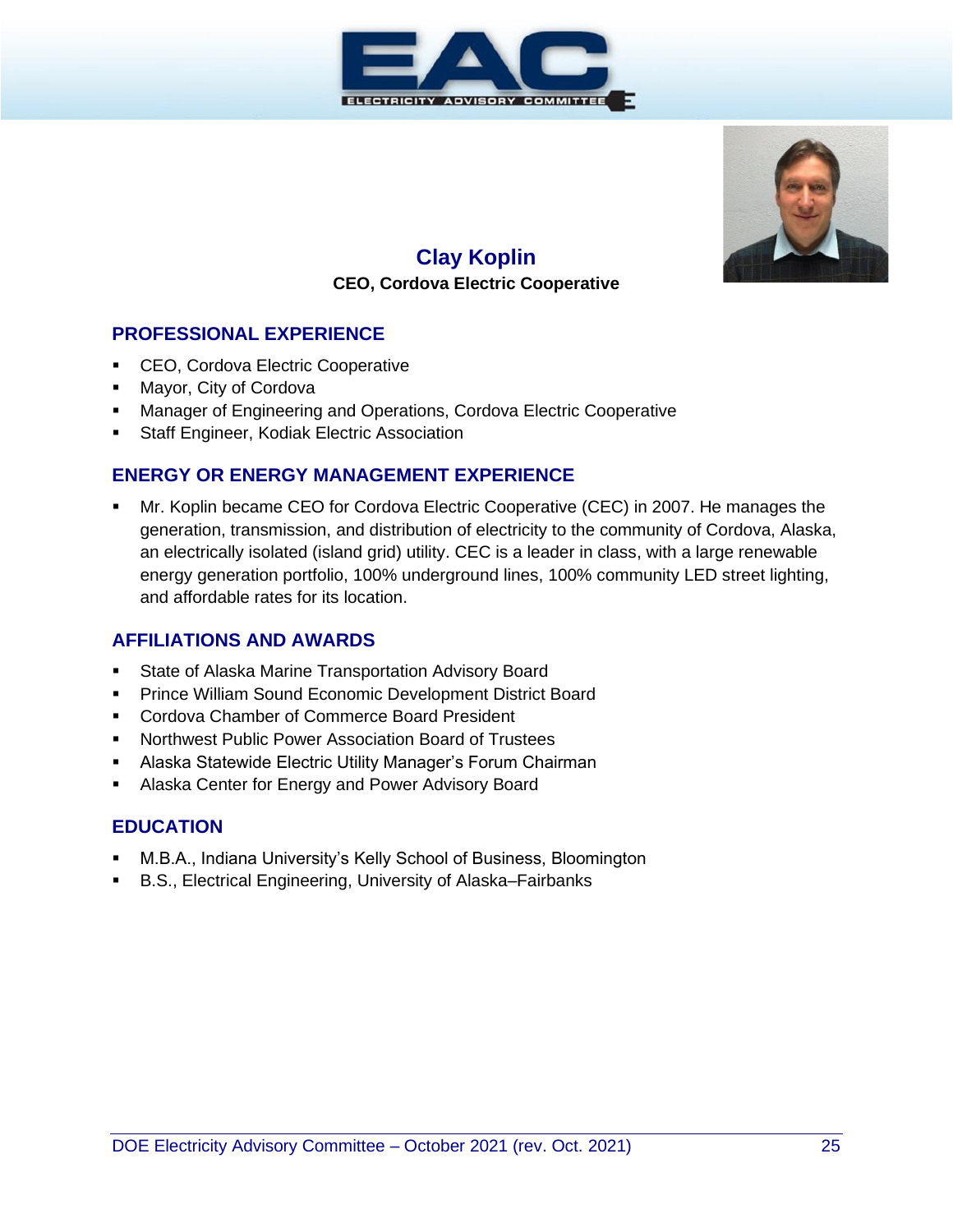



**Robert M. Lee CEO, Dragos**

#### **PROFESSIONAL EXPERIENCE**

- Advisor, Resilient Energy Delivery Consortium
- Senior Instructor, SANS Institute

#### **ENERGY EXPERIENCE**

- Mr. Lee is a recognized pioneer in the industrial security incident response and threat intelligence community. He gained his start in security as a U.S. Air Force Cyber Warfare Operations Officer tasked to the National Security Agency where he built a first-of-its-kind mission identifying and analyzing national threats to industrial infrastructure. He went on to build the industrial community's first dedicated monitoring and incident response class at the SANS Institute (ICS515) and the industry-recognized cyber threat intelligence course (FOR578).
- Mr. Lee helped lead the investigation of the 2015 cyberattack on Ukraine's power grid. He and his team at Dragos helped identify and analyze the CRASHOVERRIDE malware that attacked Ukraine's grid in 2016 and the TRISIS malware deployed against an industrial safety system in the Middle East in 2017.

- M.S., Cybersecurity, Computer Forensics, Utica College
- B.S., Social Sciences, United States Air Force Academy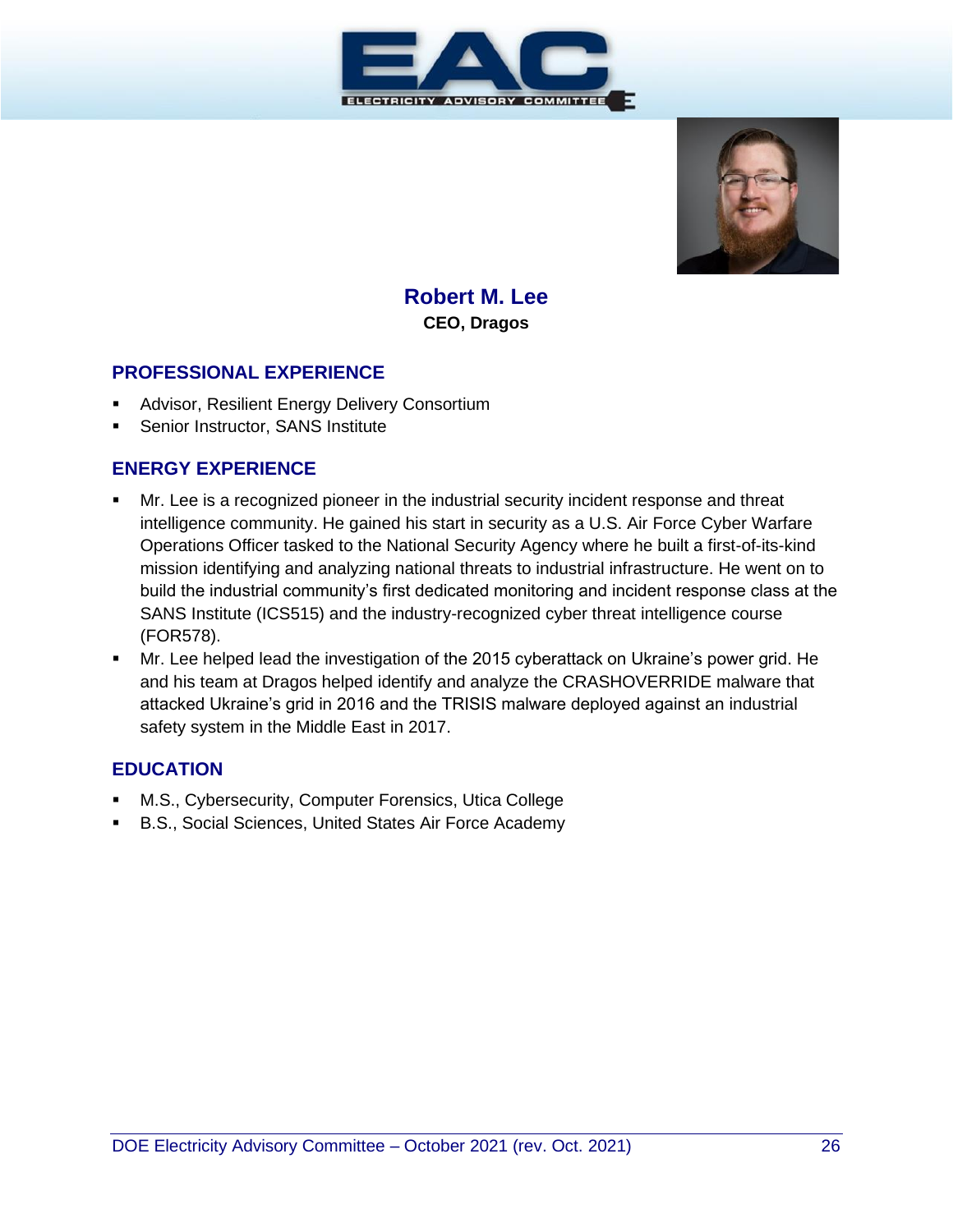

#### **Brian Lipscomb CEO, Energy Keepers Inc.**



#### **PROFESSIONAL EXPERIENCE**

- **CEO, Energy Keepers Inc.**
- Director, Confederated Salish Kootenai Tribes
- Executive Director, Columbia Basin Fish and Wildlife Authority

#### **ENERGY OR ENERGY MANAGEMENT EXPERIENCE**

- Mr. Lipscomb is CEO of Energy Keepers, Inc., a tribal corporation established in the fall of 2012 to manage the Confederated Salish and Kootenai Tribes' (CSKT's) acquisition of Kerr Dam.
- His breadth of experience includes time with the US Forest Service, the Confederated Salish and Kootenai Tribes, and as the Executive Director of Columbia Basin Fish and Wildlife Authority

#### **AFFILIATIONS AND AWARDS**

- Member, National Institute of Standards and Technology's Smart Grid Advisory Committee (2017-2019)
- **Emerita Member, GridWise Architect Council**
- **EXEC** Senior Fellow, Fraser Institute

## **EDUCATION**

B.S., Civil Engineering, Montana State University-Bozeman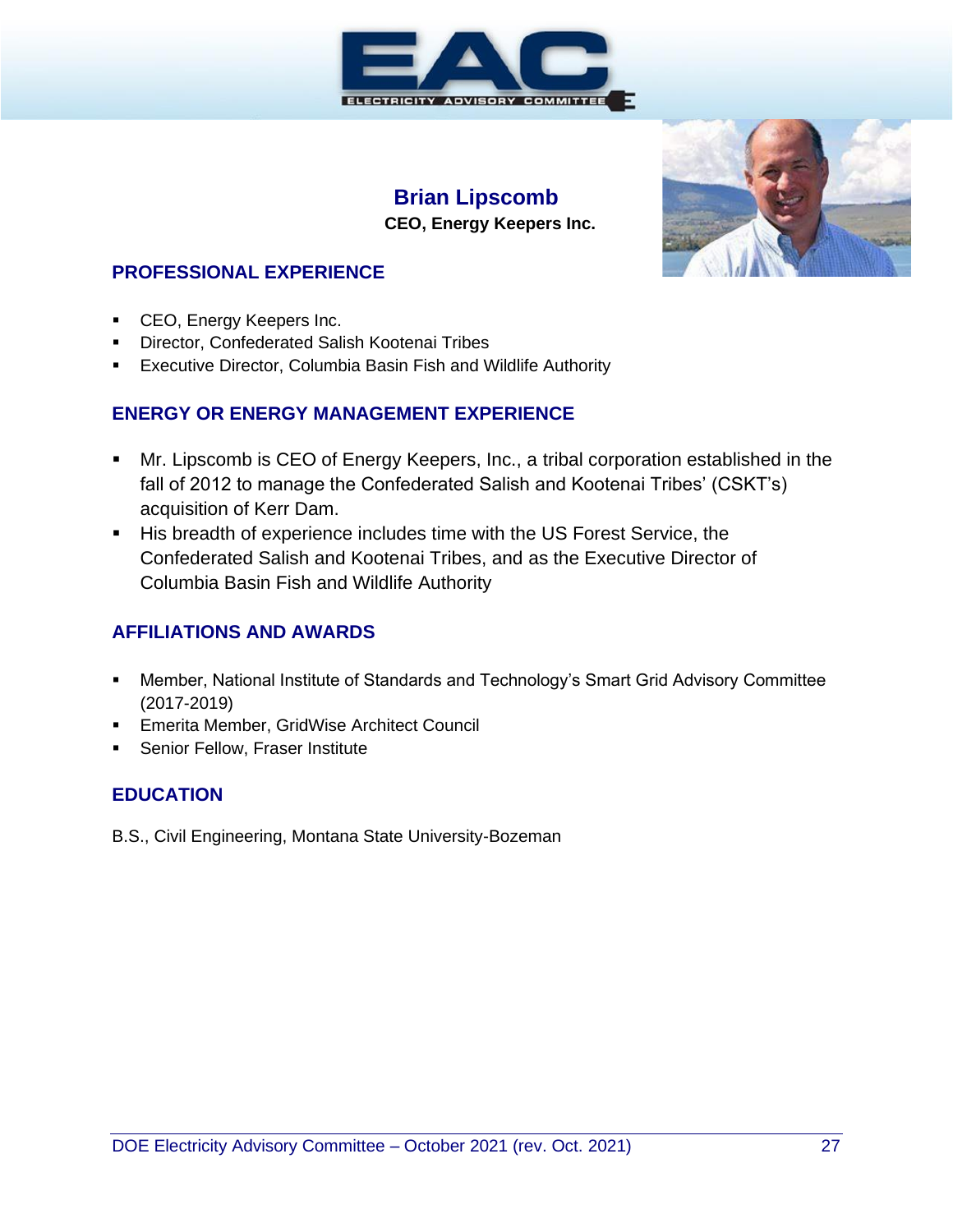



## **Rep. Nicole Lowen State Representative, Hawaii**

#### **PROFESSIONAL EXPERIENCE**

- Legislative Researcher/Committee Clerk, Hawaii State Legislature
- **Policy Researcher, University of Hawaii Department of Urban and Regional Planning**
- **EXEC** Legislative Liaison, University of Hawaii Environmental Center

#### **ENERGY EXPERIENCE**

- Rep. Lowen is currently the chair of the Hawaii House of Representatives Committee on Energy and Environmental Protection, and a member of the committee on Water and Land.
- She has served as a member of the Ke Kai Ola Advisory Board, the Sierra Club Hawaii Chapter Executive Committee, and the Kona-Kohala Chamber of Commerce.

- M.A., Urban Planning, University of Hawaii at Manoa
- B.A., History, University of Pennsylvania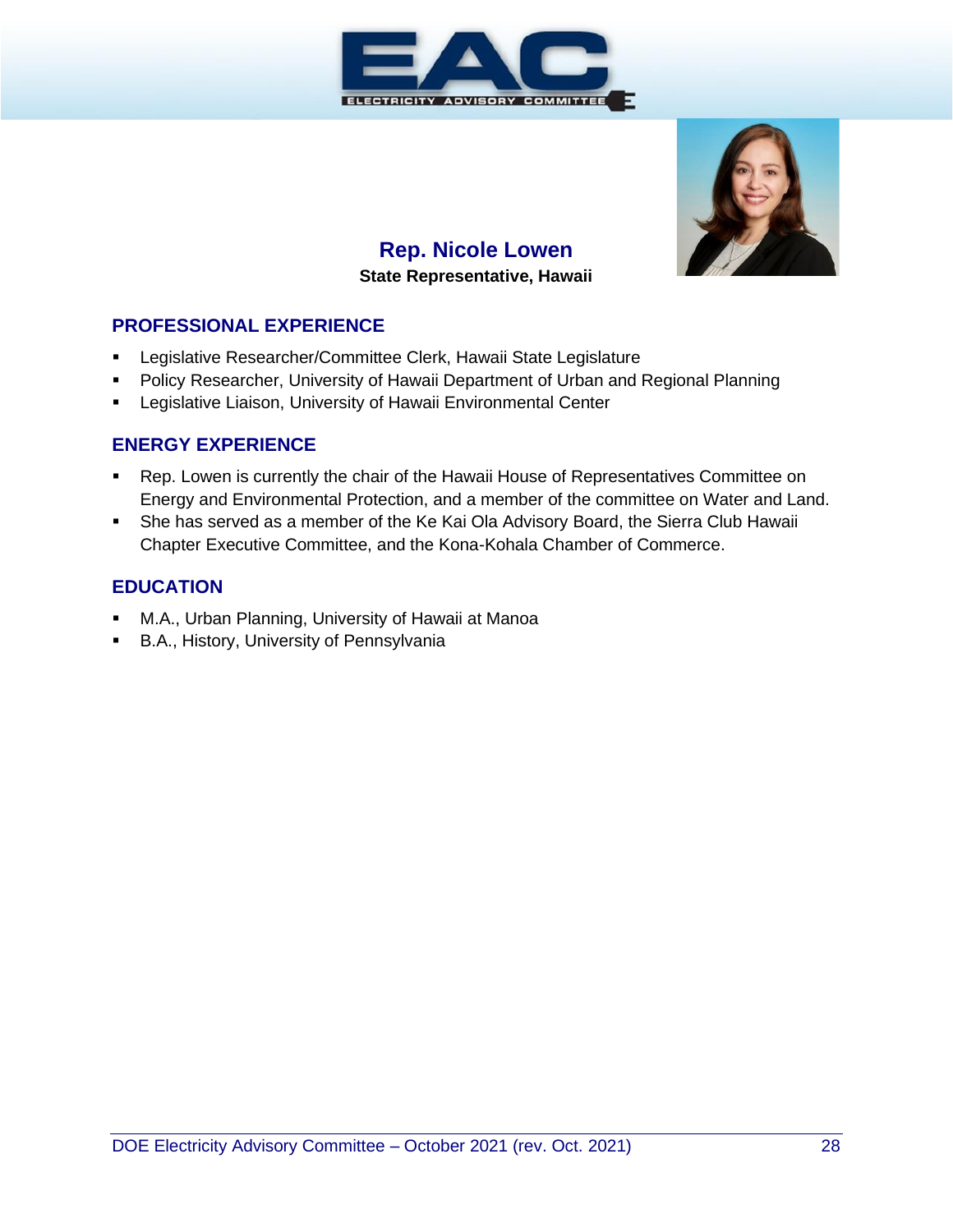

# **Monica Martinez Owner and Principal, Ruben Strategy Group LLC**

#### **PROFESSIONAL EXPERIENCE**

- Owner and Principal, Ruben Strategy Group LLC
- Commissioner, Michigan Public Service Commission
- Deputy Director, Legislative Affairs Division, Office of Governor Jennifer M. Granholm
- Senior Policy Advisor and Committee Analyst, Michigan Senate

#### **ENERGY OR ENERGY MANAGEMENT EXPERIENCE**

- Monica Martinez is an executive with over 20 years of experience in government, regulatory, and non-profit relations. She has special expertise in organizational development and policy development with a demonstrated ability to lead regional multi-interest stakeholder efforts. Ms. Martinez is an effective speaker, consensus builder, and leader.
- She created Ruben Strategy Group as a boutique consulting practice focused on providing clients with strategic planning in the areas of non-profit growth, state policy, and regulation with a customer centric focus.
- During Ms. Martinez's time as a Commissioner of the MPSC, she examined cases and issued decisions in over 550 cases annually, including over \$1.5 billion in rate increase requests affecting natural gas, telecommunications, and electric services within the state. She also provided expert testimony on utility and financial matters before the MISO Board of Directors, State Legislature, and other forums, including Wall Street analyst and utility company investor meetings resulting in approval of major utility investment in the state and upward trend of regulatory rating.
- Among Ms. Martinez's many responsibilities in the Office of Governor Granholm, she advised the Governor and Lieutenant Governor on policy direction and political strategy on over 300 legislative bills, ranging from matters concerning taxation, education, public utilities, and human services.

#### **AFFILIATIONS AND AWARDS**

- Lake Trust Credit Union, Board of Director & Associate Board of Director
- **EXECT:** American Council for an Energy-Efficient Economy
- Advancing Women in Energy, Co-Founder and President
- Hispanics in Energy, Co-Founder, Past President, Board of Director

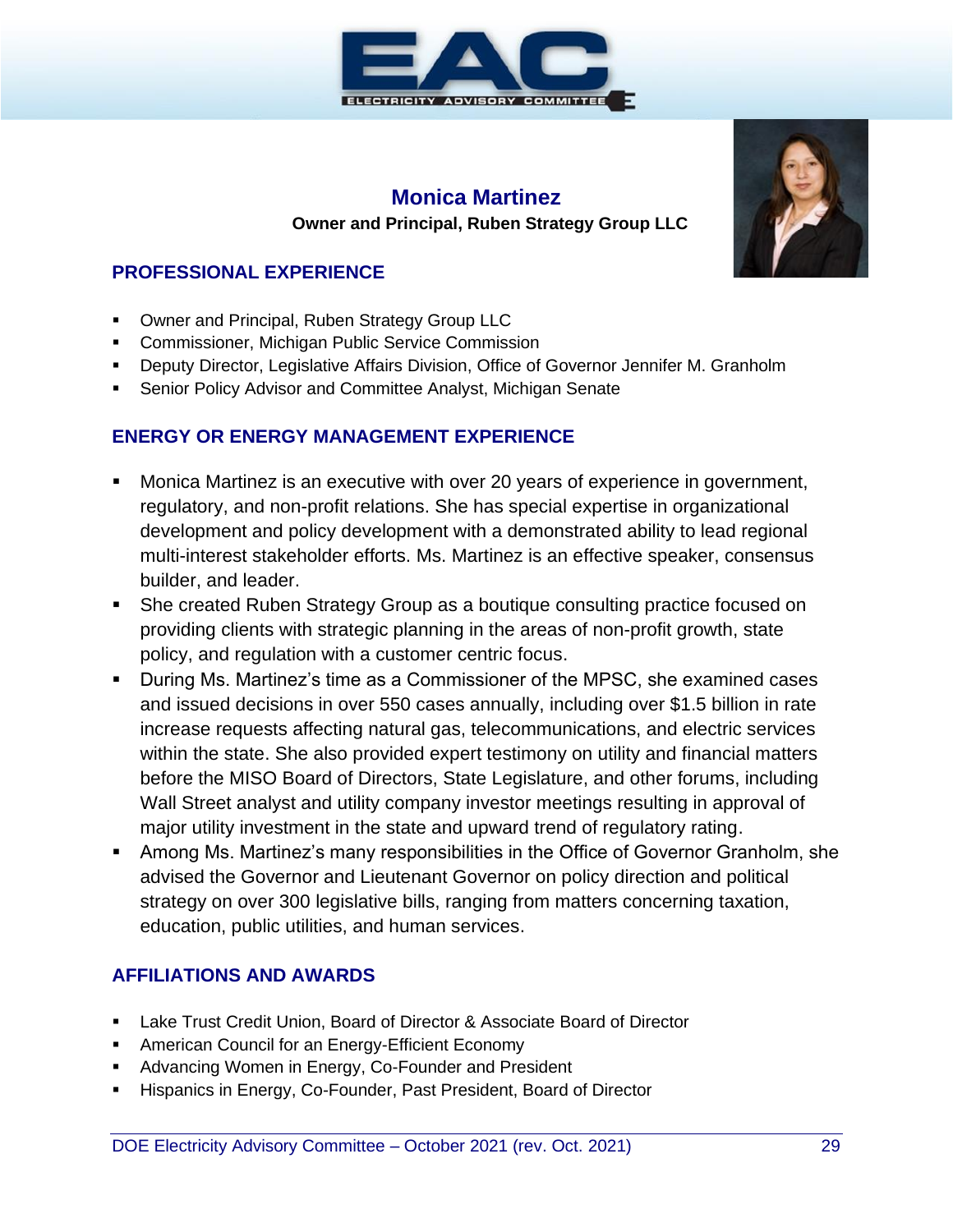

- M.B.A., Business Administration, University of Michigan
- B.A., Economics and Political Science, University of Michigan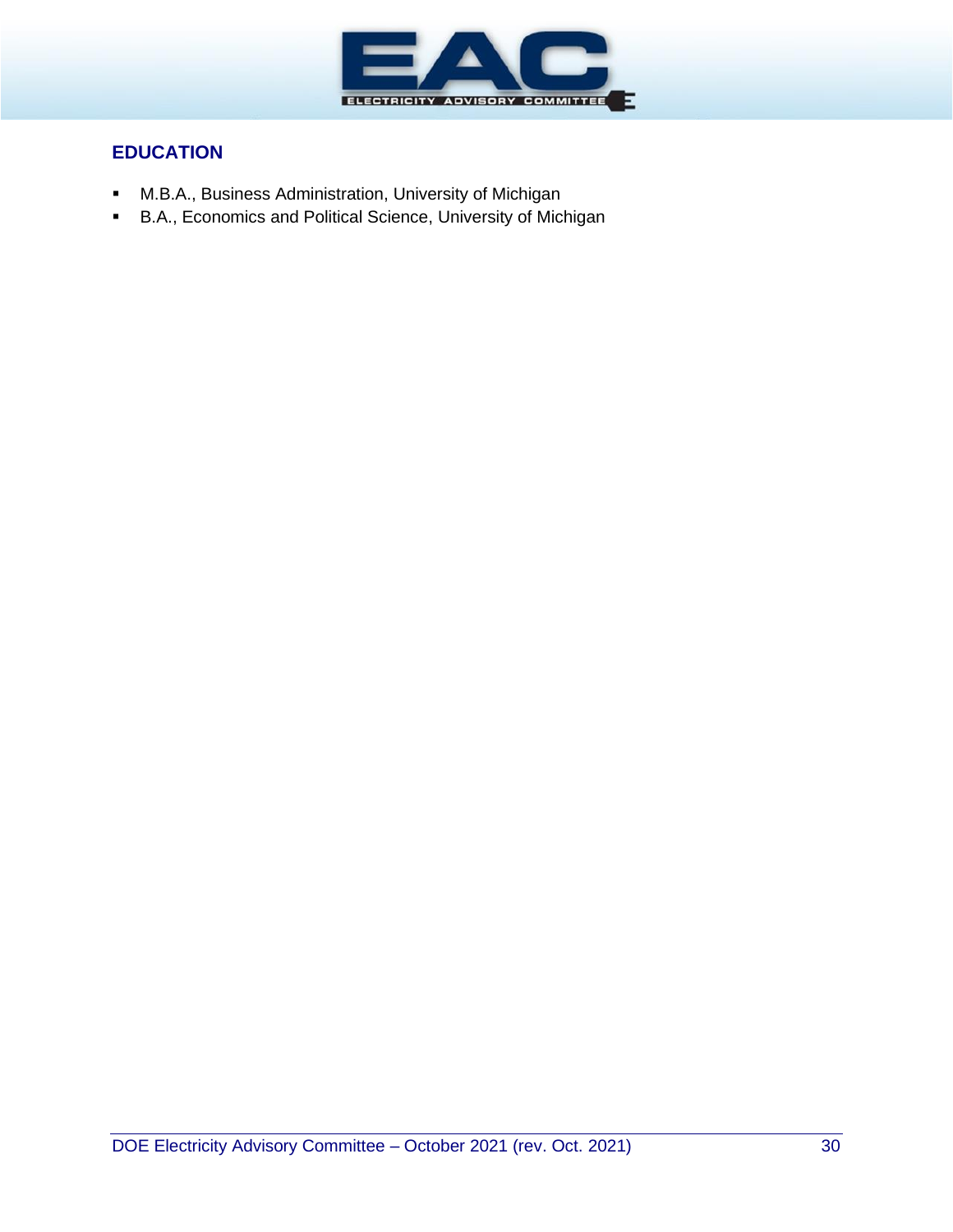

# **Jessica O. Matthews Founder and CEO, Uncharted Power**



#### **PROFESSIONAL EXPERIENCE**

Founder and CEO, Uncharted Power

#### **ENERGY OR ENERGY MANAGEMENT EXPERIENCE**

- Jessica O. Matthews is the Founder & CEO of Uncharted Power, an award-winning, sustainable infrastructure company that transforms the ground beneath us into an industrial IoT platform for streamlined the integration, deployment, and management of critical infrastructure like power lines, broadband, sidewalks, and water pipes.
- **■** Jessica's success in entrepreneurship led to a White House invitation from President Barack Obama to represent small companies for the signing of the America Invents Act in 2012. In 2016, she raised what was at the time the largest Series A round ever raised by a black female founder in history, and was selected to ring the NASDAQ opening ceremony bell, representing all Forbes 30 Under 30 alumni
- **E** Jessica's research and career center around the intersection of disruptive technology, renewable energy, human behavior, and the psychology of self-actualization.

#### **AFFILIATIONS AND AWARDS**

- Advisory Board Member, The CLEEN Project
- Board Member, Scenic Hudson, Inc.
- Board Member, Women.NYC
- 2013 Innovator of the Year, Black Enterprise
- Forbes 30 Under 30, 2014
- Inc. 30 Under 30, 2016
- One Young World Entrepreneur of the Year, 2020

- M.B.A., Impact Entrepreneurship, Harvard Business School
- B.A., Psychology and Economics, Harvard University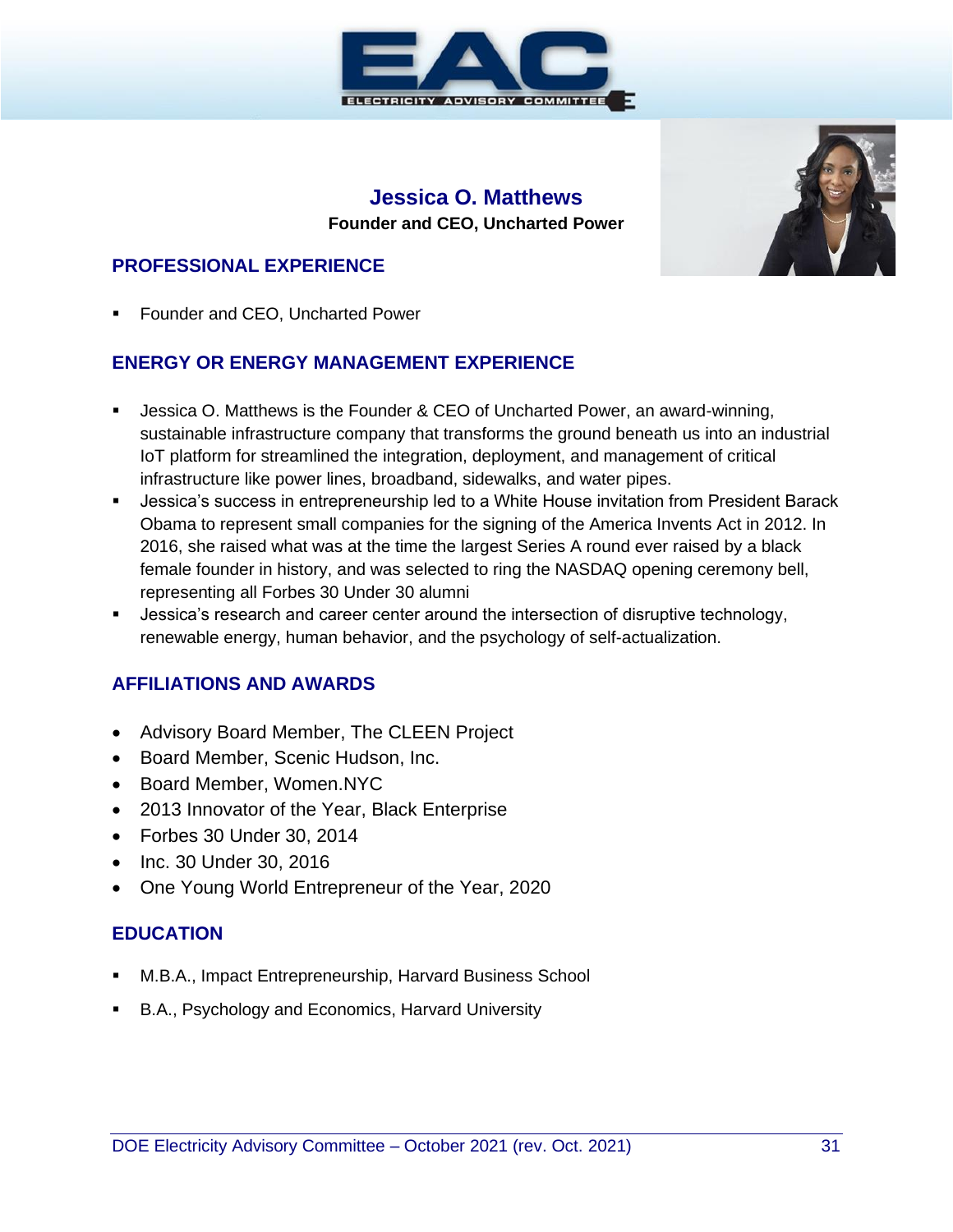



# **Samara Moore**

#### **Security Assurance Senior Manager and Energy Specialist, Amazon Web Services**

#### **PROFESSIONAL EXPERIENCE**

- Security Assurance, Energy Specialist, Amazon Web Services
- **EXED** Director, Cyber Strategy and Engagement, Exelon
- Senior IT and Cyber Security Policy Advisory, U.S. Department of Energy
- **Director, Critical Infrastructure Cybersecurity, White House National Security Council**

#### **ENERGY OR ENERGY MANAGEMENT EXPERIENCE**

- Samara Moore leads the security and compliance program for regulated industries and public sector in the Americas region. As a thought leader and seasoned cybersecurity practitioner, she has focused her career on implementing and sustaining programs to effectively manage cyber risks and align security measures with business and IT strategies.
- **Prior to joining AWS, Mrs. Moore managed enterprise security programs for regulated and** non-regulated environments for a major energy provider. She also managed security programs within the federal government for over 10 years, including as a former Director of Critical Infrastructure Cybersecurity for the White House National Security Council and Senior Cybersecurity Advisor at the U.S. Department of Energy.
- Mrs. Moore has worked in security consulting, operations and policy, and led development of frameworks such as the Electricity Sector Cybersecurity Capability Maturity Model and supported the development of the NIST Cyber Security Framework.

- Masters, Engineering Management and Systems Engineering Information Security Management, George Washington University
- B.A., Accounting and Information Systems, Virginia Polytechnic Institute and State
- B.S., Electrical Engineering, University of Virginia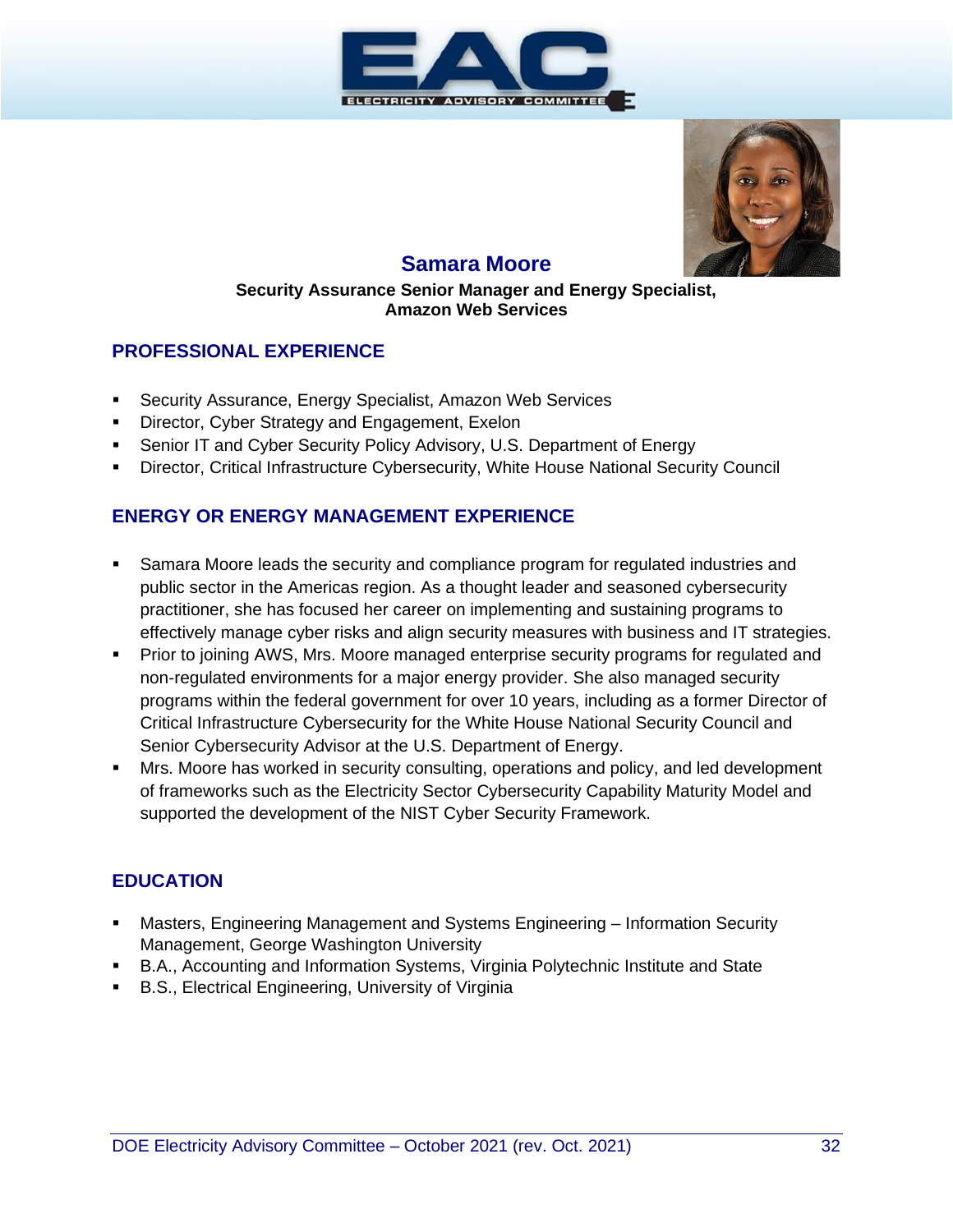



#### **Jay Morrison**

#### **Chief Legal Officer, ElectriCities of North Carolina**

#### **PROFESSIONAL EXPERIENCE**

- Vice President, Regulatory Issues, National Rural Electric Cooperative Association (NRECA)
- **E** Senior Associate Director, Regulatory Counsel, NRECA
- **EXECTS Associate Director, Regulatory Counsel, NRECA**
- **E** Senior Regulatory Counsel, NRECA
- Regulatory Counsel, NRECA
- **E** Associate, Paul, Hastings, Janofsky & Walker LLP
- Counsel, U.S. Senate Committee on Labor and Human Resources

#### **ENERGY OR ENERGY MANAGEMENT EXPERIENCE**

Mr. Morrison leads the Regulatory Issues unit of NRECA's government relations department. He works with a staff of professional advocates representing NRECA and its members on matters relating to federal and state utility regulation, power supply, and delivery. Since joining NRECA in 1998, Mr. Morrison has worked extensively on issues relating to wholesale market design, power supply and delivery, industry restructuring, renewable energy, energy efficiency, distributed generation, and the smart grid.

#### **AFFILIATIONS AND AWARDS**

- **Energy Bar Association**
- **EXEDENT American Bar Association, Infrastructure and Regulated Industries Section**
- **American Bar Association, Section of Environment, Energy, and Resources, Energy Markets** and Finance Committee
- **Electric Cooperative Bar Association**
- **Lawrence Berkeley National Laboratory Future of Electric Utility Regulation Advisory Group**
- **E** Harvard Electricity Policy Group

- J.D., Harvard Law School
- M.P.P., John F. Kennedy School of Government
- B.A., Political Science, University of California, Los Angeles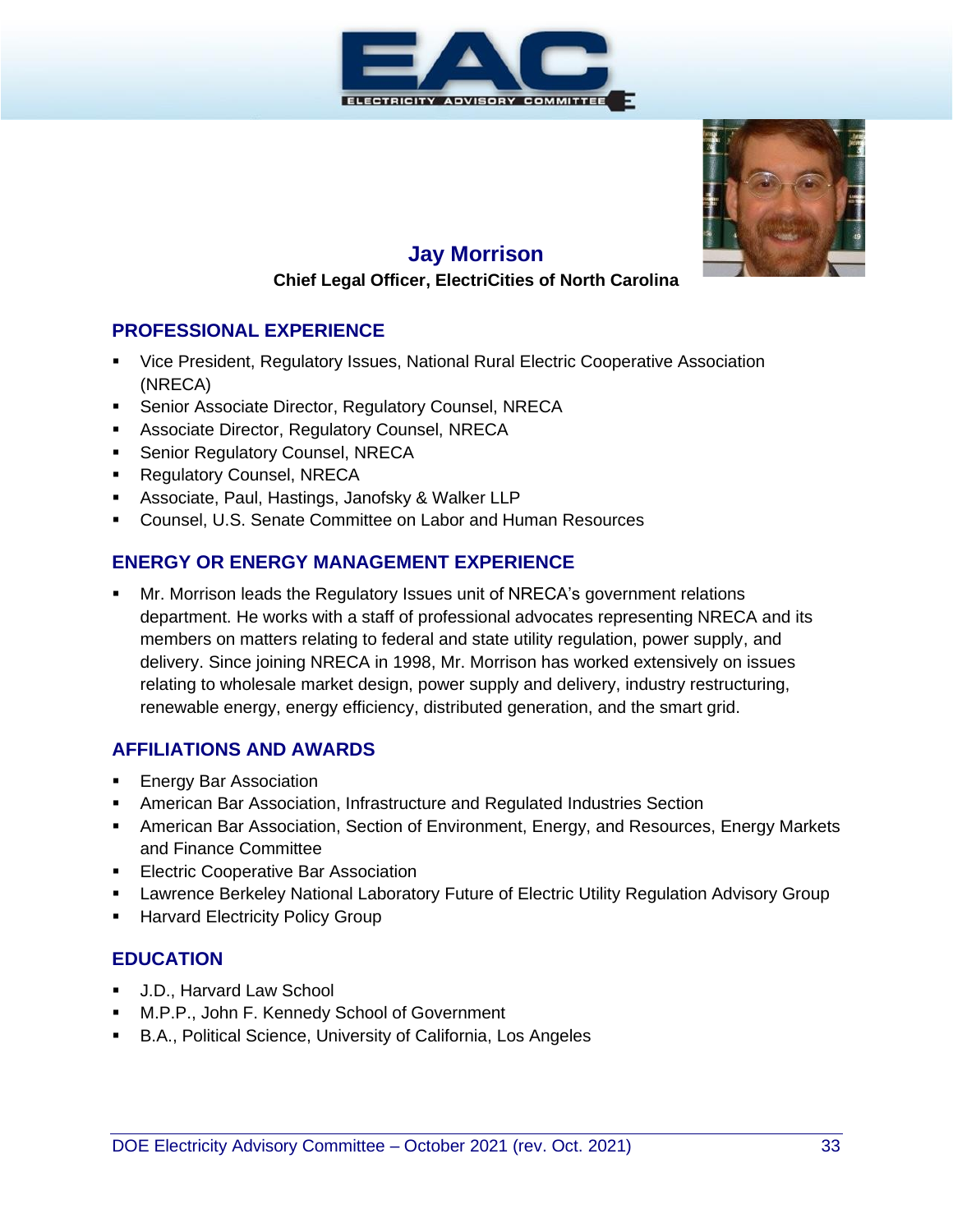



# **Richard Mroz**

#### **Managing Director, Resolute Strategies**

#### **PROFESSIONAL EXPERIENCE**

- **Managing Director, Resolute Strategies**
- **Commissioner, New Jersey Board of Public Utilities**
- Managing Director, Archer Public Affairs in Trenton, NJ, and Of Counsel to Archer & Greiner P.C.

#### **ENERGY OR ENERGY MANAGEMENT EXPERIENCE**

- Mr. Mroz was Commissioner of the New Jersey Board of Public Utilities (NJBPU). He was nominated to the position on September 18, 2014, and was confirmed by the state Senate on September 22, 2014. Commissioner Mroz was president of the NJBPU October 2014– January 2018, serving as chairman and chief administrative officer of the agency, and functioning as the chief energy officer for New Jersey.
- Mr. Mroz is a thought leader on regular issues of the Electricity Advisory Committee, including cybersecurity, workforce development, and infrastructure improvements in all industries.

#### **AFFILIATIONS AND AWARDS**

- **Former Chair of the Critical Infrastructure Committee for the National Association of** Regulatory Utility Commissioners (NARUC)
- Member of NARUC's Subcommittee on Nuclear Issues and Nuclear Waste Disposal
- NARUC Board of Directors
- New Jersey's Representative to the Organization of PJM States, Inc.
- **■** Member, New Mexico State University Center for Public Utilities Advisory Council
- **■** Member, Electric Power Research Institute (EPRI) Advisory Board

- J.D., Villanova School of Law
- **B.A., University of Delaware, Newark**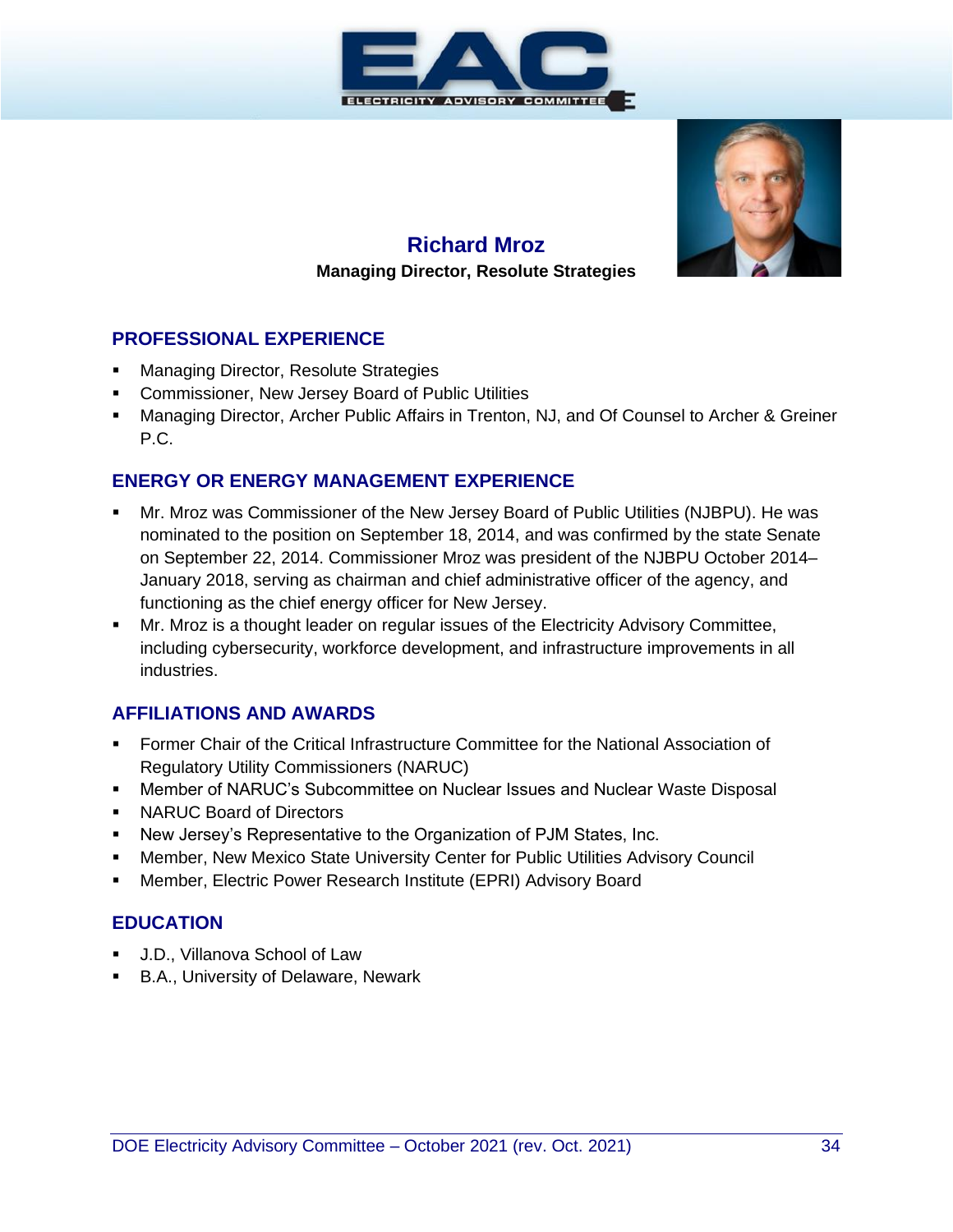

# **Rep. Don Parsons State Representative, Georgia**



#### **PROFESSIONAL EXPERIENCE**

- **Operations Manager, BellSouth**
- **First Sergeant, U.S. Army Reserve and Army National Guard**

#### **ENERGY EXPERIENCE**

- Rep. Parsons was first elected to the House of Representatives in 1994. He is the chairman of the Energy, Utilities, and Telecommunications Committee. He also serves on the Health and Human Services, Appropriations, and Ways and Means committees.
- Rep. Parsons is a long-time member of the Marietta Kiwanis Club. He serves on numerous advisory boards including the Northwest Georgia Law Enforcement Academy Board, the Cobb County Library Foundation Board, the Cobb Community Service Board and the Cobb Safety Village Board. He is a Major in the Civil Air Patrol.

#### **EDUCATION**

Bachelor's degree, West Virginia State University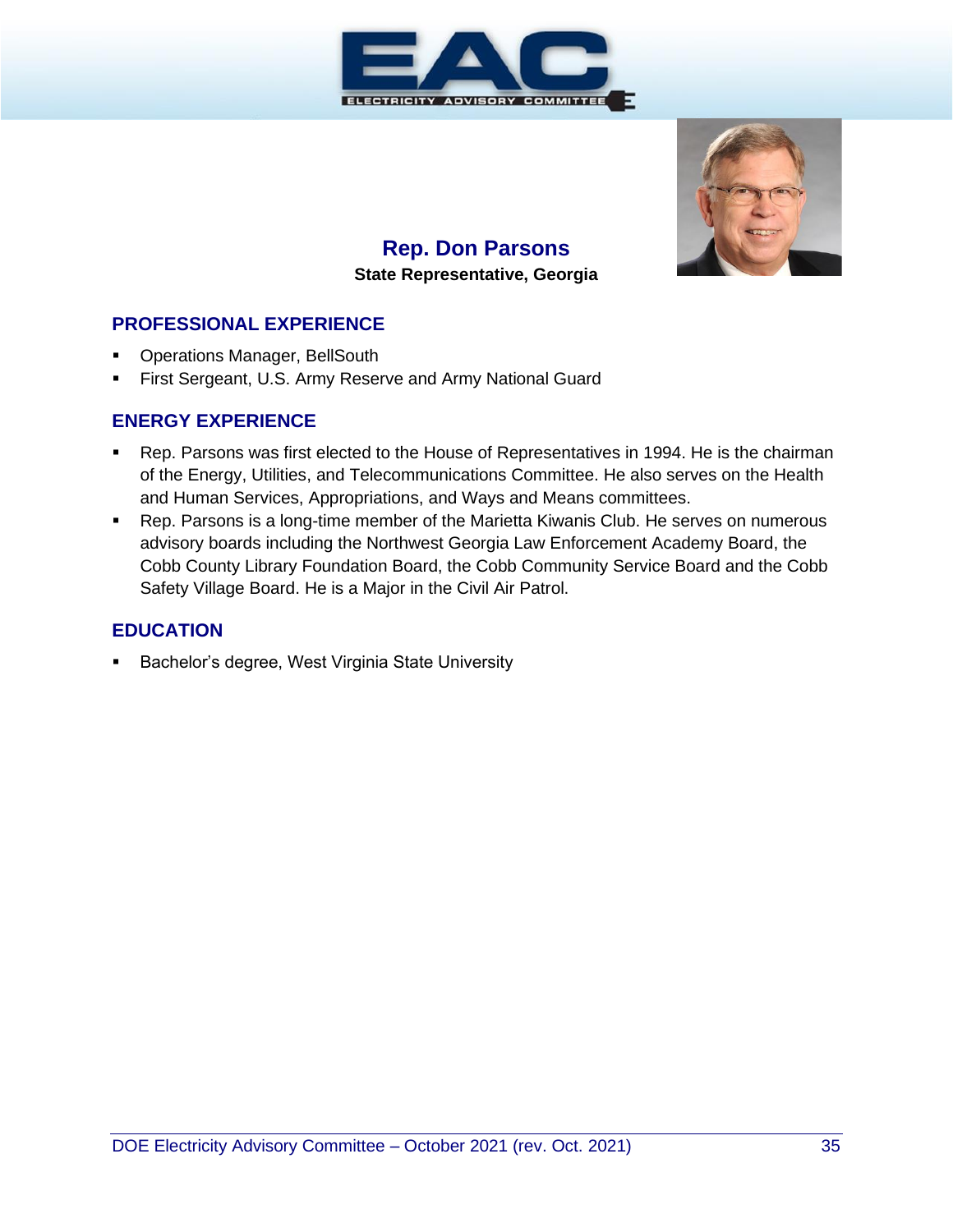



# **Delia Patterson**

#### **Senior Vice President of Advocacy and Communications and General Counsel, American Public Power Association**

#### **PROFESSIONAL EXPERIENCE**

- **EXECTE: Senior Vice President of Advocacy and Communications and General Counsel, American** Public Power Association (APPA)
- **E** General Counsel and VP, Regulatory Affairs, APPA
- **EXEC** Associate, Dewey & LeBoeuf LLP

#### **ENERGY OR ENERGY MANAGEMENT EXPERIENCE**

- Ms. Patterson oversees APPA's regulatory, government relations, and communications functions. She helps with energy policy formulation and advocates before the Federal Energy Regulatory Commission (FERC), federal courts, and other energy policy forums. Delia heads APPA's Public Power Forward initiative to prepare member utilities for the evolving energy future.
- Before joining APPA, Ms. Patterson was a senior associate at a large law firm, where she represented energy companies in a broad range of matters before FERC and worked on energy-related project finance deals for nearly seven years.

#### **AWARDS AND AFFILIATIONS**

- Recognized by Trending 40 as one of Washington, DC's top 40 in-house lawyers for corporations and nonprofits.
- Board of Directors, Energy Bar Association
- **Member, Lawrence Berkeley National Laboratory Future Electric Utility Regulation Advisory Group**

- J.D., Georgetown University Law Center
- M.S., Systems Engineering, Virginia Tech, Blacksburg
- **E** Nonprofit Management Executive Certificate, Georgetown University
- B.S., United States Naval Academy, Annapolis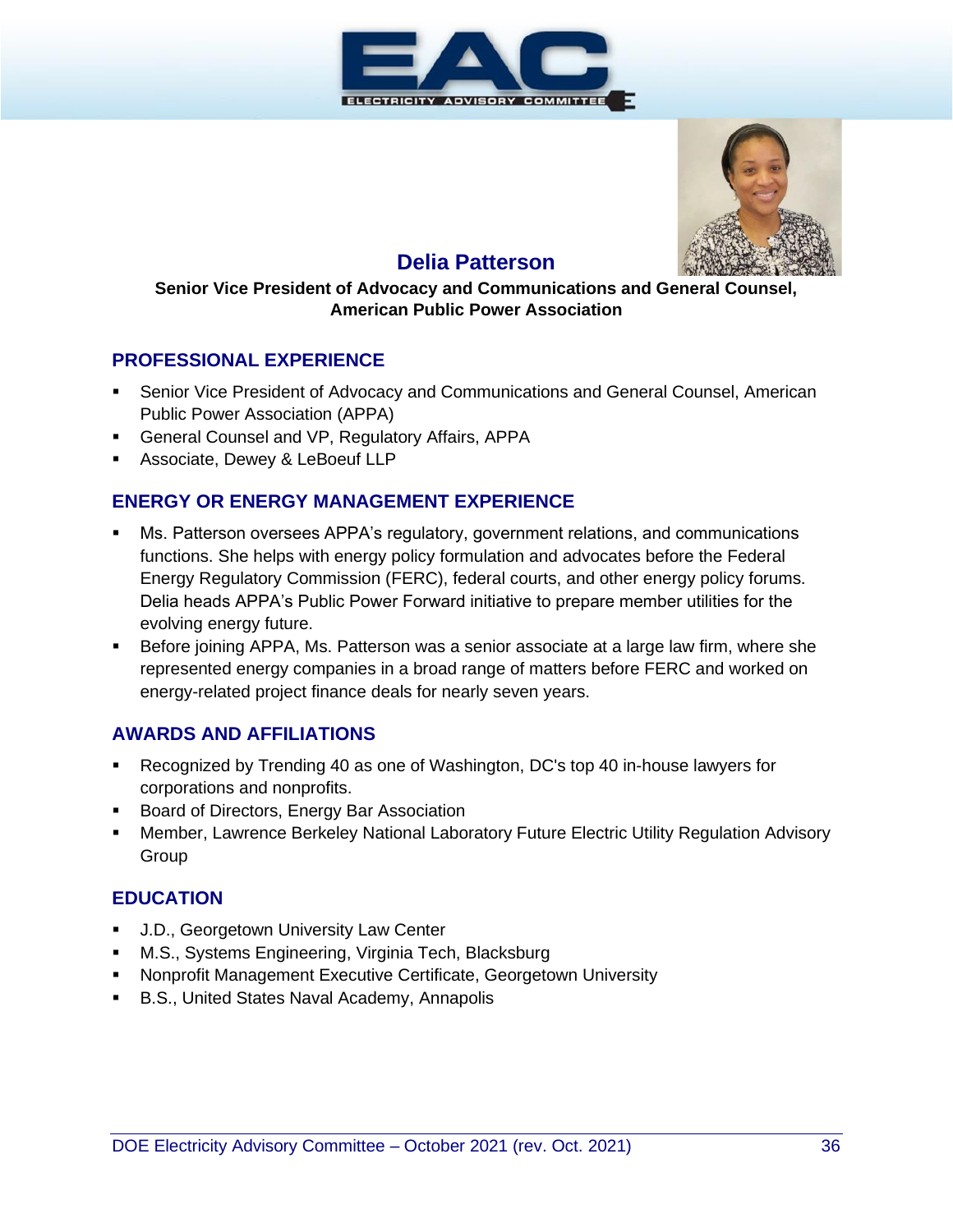



# **Darlene Phillips**

#### **Executive Director, Operations Engineering Support PJM Interconnection LLC**

#### **PROFESSIONAL EXPERIENCE**

- Senior Director, Operations Engineering Support, PJM Interconnection
- **E** Director, Strategic Policy and External Affairs, PJM Interconnection
- **•** Senior Director, Policy Issues Management, Communications, and External Training, MISO
- **Manager, Energy Practice, BearingPoint Consulting**
- Manager, National Energy Business Consulting Group

#### **ENERGY OR ENERGY MANAGEMENT EXPERIENCE**

- Ms. Phillips leads state government policy, regulatory, and legislative efforts, and drives strategic communication efforts on key industry matters. Her previous roles with PJM include serving as director of strategic policy communications supporting PJM's regulatory, legislative, and stakeholder outreach by leading strategic communication efforts on key industry matters.
- Prior to joining PJM, Ms. Phillips was on the senior leadership team in MISO's external affairs division. Leading the issues management, corporate communications, and external training departments, she was responsible for synthesizing MISO's complex business functions and strategies for decision-makers, driving media and other outreach strategies, and leading external education efforts.

#### **AWARDS AND AFFILIATIONS**

- Licensed attorney in Indiana
- Member, Indiana State and Energy Bar Associations

- J.D., cum laude, Indiana University School of Law
- M.B.A., Stephen M. Ross School of Business, University of Michigan
- B.S.E, Electrical Engineering, University of Michigan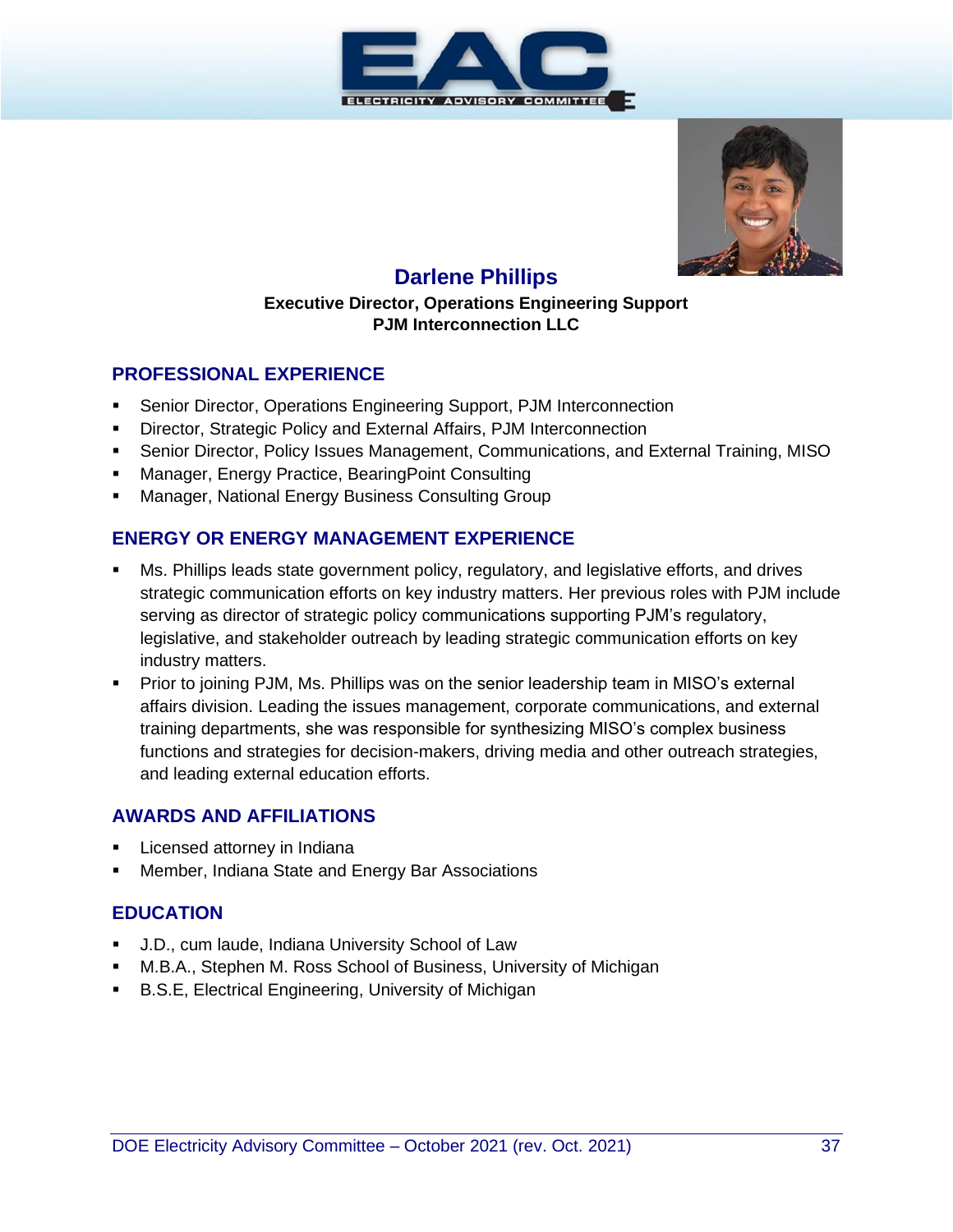



# **Wanda Reder**

#### **President and Chief Executive Officer, Grid-X Partners LLC**

#### **PROFESSIONAL EXPERIENCE**

- **President and Chief Executive Officer, Grid-X Partners LLC**
- **Chief Strategy Officer, S&C Electric Company**
- Vice President, Power Systems Services, S&C Electric Company
- Vice President, Engineering and System Planning and Vice President of Asset Management, Exelon Energy Delivery
- Vice President of Engineering and Planning, ComEd
- Vice President–Energy, Davies Consulting
- **EXECUTE:** Started and led Ultra Power Technologies Inc.

#### **ENERGY OR ENERGY MANAGEMENT EXPERIENCE**

- Has served on the Institute of Electrical and Electronics Engineers (IEEE) Power & Energy Society (PES) governing board since 2002.
- Researched the maturing workforce of the power industry to prepare a roadmap for actions to be taken. In response to Ms. Reder's efforts, a Power & Energy Engineering Workforce Collaborative was initiated, and a career website for engineering students seeking employment in power and energy was developed.

#### **AWARDS AND AFFILIATIONS**

- **President, IEEE Power & Energy Society (President-Elect in 2006 and 2007, President in** 2008 and 2009, and Past President in 2010 and 2011)
- Fellow, IEEE

- M.B.A., College of St. Thomas, St. Paul, MN
- B.S.A.E., South Dakota State University, Brookings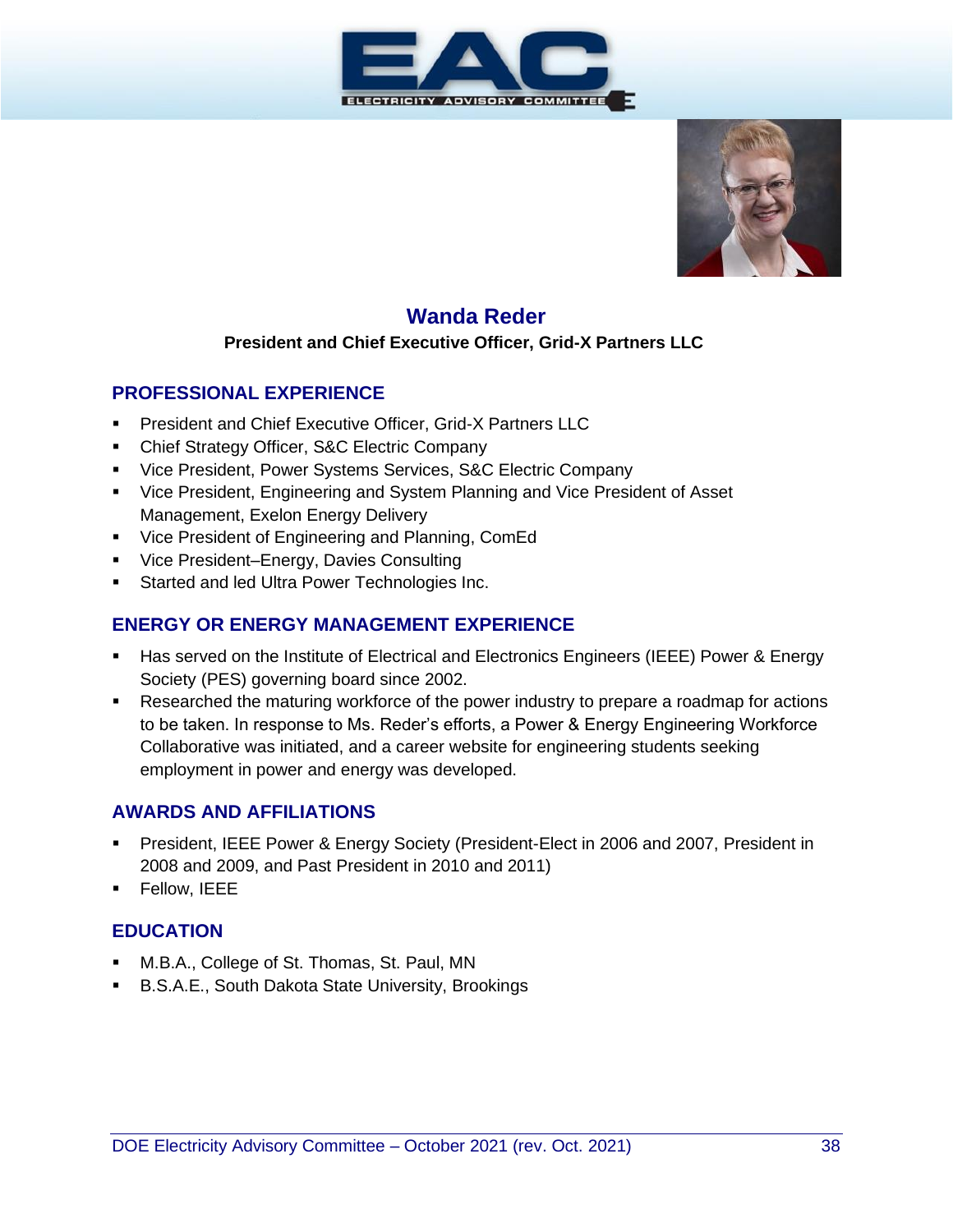



# **Dr. Paul Stockton President, Paul N Stockton LLC**

#### **PROFESSIONAL EXPERIENCE**

- **EXECTS Assistant Secretary of Defense for Homeland Defense and Americas' Security Affairs, U.S.** Department of Defense
- **■** Member, Science and Technology Committee, Battelle Energy Alliance
- Senior Fellow, The Johns Hopkins University Applied Physics Laboratory
- **■** Member, Homeland Security Advisory Council

#### **ENERGY EXPERIENCE**

- As Assistant Secretary of Defense, Dr. Stockton was responsible for Department of Defense (DOD) initiatives to strengthen security in the Western hemisphere and help partner nations build their capacities to meet emerging security challenges. He also guided the Defense Critical Infrastructure Protection program, served as DOD's domestic crisis manager, and helped lead the Department's response to Hurricane Sandy, Deepwater Horizon, and other disasters.
- From 2010 until January 2013, Dr. Stockton served as Executive Director of the Council of Governors, where he helped governors, the National Guard, the DOD, the Department of Homeland Security, and FEMA adopt initiatives to strengthen federal–state collaboration and unity of effort. These initiatives were codified into law in the National Defense Authorization Act of 2012, Section 515.

- Ph.D., Government, Harvard University
- B.A., Dartmouth College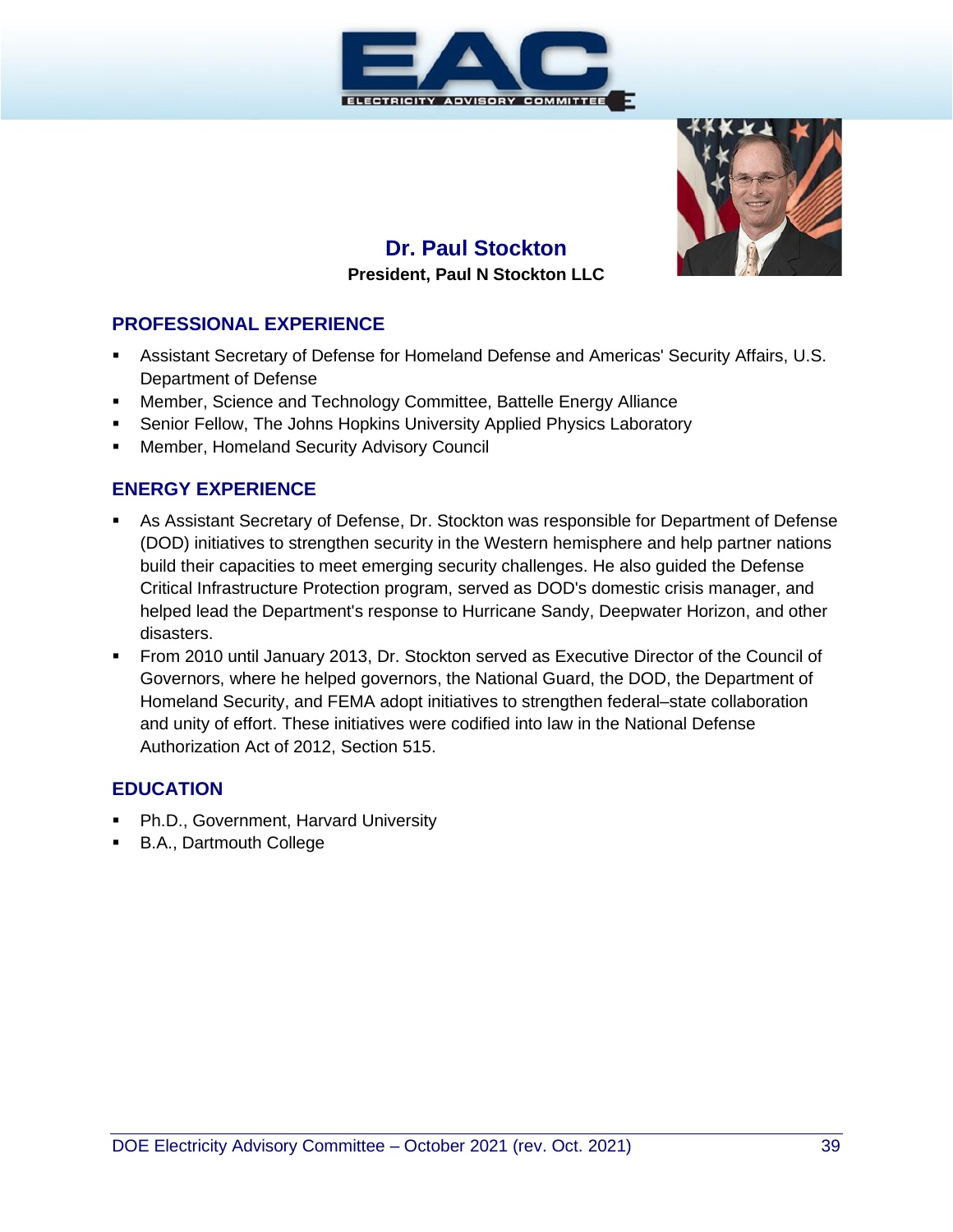



# **Ramya Swaminathan**

**CEO, Malta Inc.**

#### **PROFESSIONAL EXPERIENCE**

- CEO, Malta Inc.
- CEO, Rye Development
- **Chief Operating Officer, Free Flow Power Corporation**
- **·** Director, UBS Investment Bank

## **ENERGY OR ENERGY MANAGEMENT EXPERIENCE**

- Under her leadership, Rye Development grew to be the leading developer of new hydropower projects in the United States and its portfolio of development projects, held at its holdco affiliate, FFP New Hydro, advanced from concept through FERC licensing and late stage development financing
- She was also responsible for the expansion of Rye's platform into energy storage, with the addition of two sizable pumped hydro storage development projects in the Pacific Northwest.
- **■** At Rye Development, Ms. Swaminathan led a multi-disciplinary team, with specialists in engineering and construction, regulatory and environmental aspects, and power marketing.
- **Prior to her work in the hydropower space, Ms. Swaminathan was a public finance banker,** most recently as a Director at UBS, where she focused on public power clients and senior managed more than \$10 billion in financings

#### **AFFILIATIONS AND AWARDS**

- Energy Storage Association (USA), Member
- Energy Storage Canada, Board Member
- European Association for the Storage of Energy, Member
- California Energy Storage Alliance, Member
- Business Insider, 21 Rising Starts in Clean Energy, 2020

- M.P.P., Public Policy, Harvard Kennedy School
- B.A., Anthropology, Amherst College